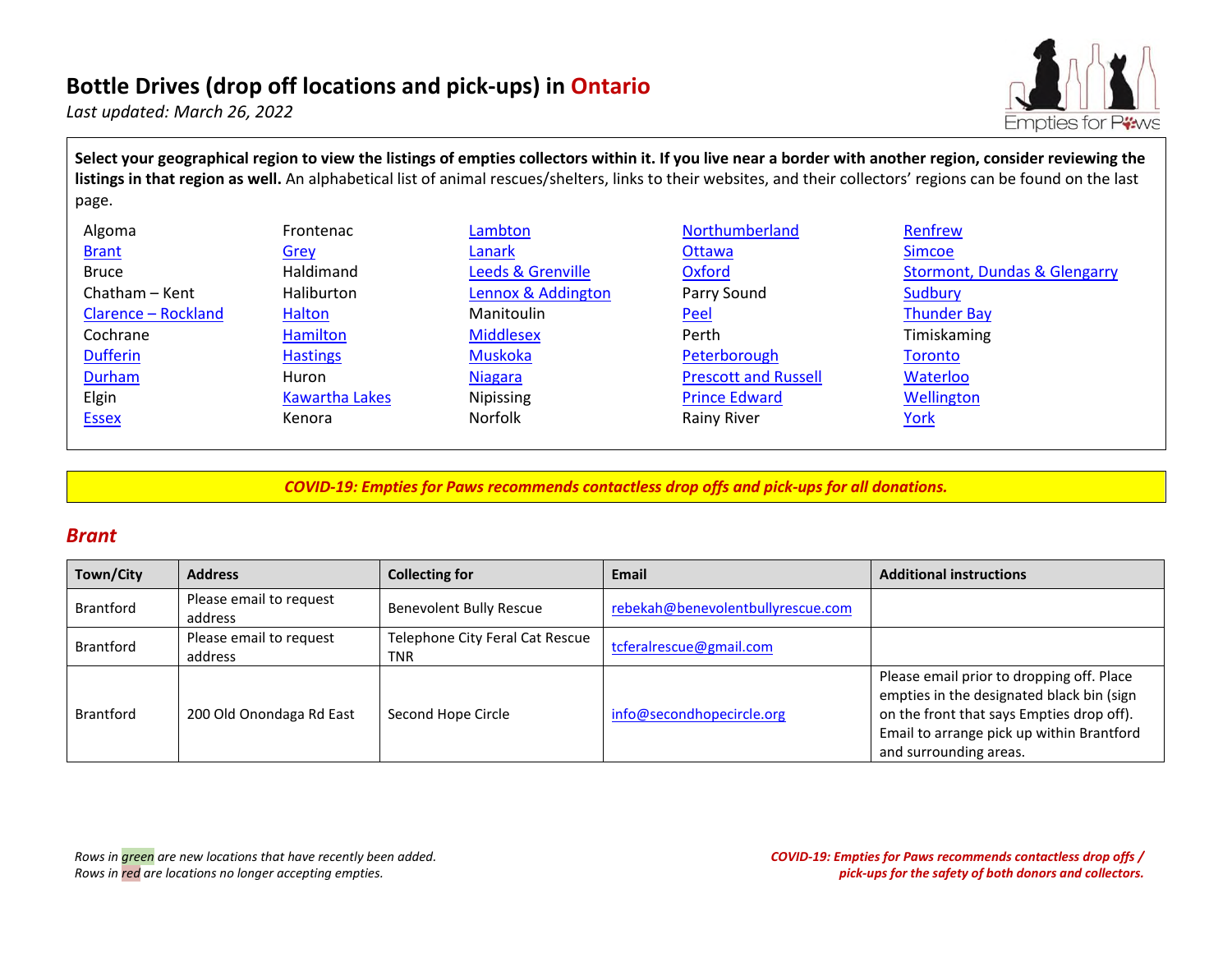## <span id="page-1-0"></span>*Clarence – Rockland*

| Town/City       | <b>Address</b>    | <b>Collecting for</b>           | Email                            | <b>Additional instructions</b>                                      |
|-----------------|-------------------|---------------------------------|----------------------------------|---------------------------------------------------------------------|
| <b>Bourget</b>  | 4064 Schnupp Road | Paws & Kisses 4 Second Chances  | roberta.malott@yahoo.ca          | Please leave in front of the garage                                 |
| Rockland        | 908 Laurier Drive | <b>Community Alley Trappers</b> | communityalleytrappers@gmail.com |                                                                     |
| <b>Rockland</b> | 14 Lasalle Street | <b>Freedom Dog Rescue</b>       | freedomdogdonations@gmail.com    | Please drop off during day or early<br>evening. No notice required. |

# <span id="page-1-1"></span>*Dufferin*

| Town/City   | <b>Address</b>          | Collecting for                | Email                     | <b>Additional instructions</b> |
|-------------|-------------------------|-------------------------------|---------------------------|--------------------------------|
|             | Please email to request | Ontario SPCA Orangeville &    |                           |                                |
| Orangeville | address                 | <b>District Animal Centre</b> | rangeville@ontariospca.ca |                                |

### <span id="page-1-2"></span>*Durham*

| Town/City     | <b>Address</b>                     | <b>Collecting for</b>                                | Email                                  | <b>Additional instructions</b>                                                                |
|---------------|------------------------------------|------------------------------------------------------|----------------------------------------|-----------------------------------------------------------------------------------------------|
| Ajax          | 47 Taylor Road                     | Birch Haven Rescue &<br><b>Rehabilitation (BHRR)</b> | contactbhrr@gmail.com                  | Drop off ONLY on weekends please                                                              |
| Ajax          | 14 Field Crescent                  | <b>Boston Terrier Rescue Canada</b>                  | empties@bostonterrierrescuecanada.com  | Pick-ups available. Email to make<br>arrangements                                             |
| Ajax          | 34 Banner Crescent                 | Boston Terrier Rescue Canada                         | empties@bostonterrierrescuecanada.com  | Pick-ups available. Email to make<br>arrangements                                             |
| Ajax          | Please email to request<br>address | Pomeranian & Small Breeds<br>Rescue (PSBR)           | psbr.bottledrive@gmail.com             | Please email to arrange drop off or pick<br>up.                                               |
| Bowmanville   | 33 McCrimmon Crescent              | Boston Terrier Rescue Canada                         | mbbryant@bell.net                      | Pick-ups available Coburg to Pickering.<br>To make arrangements email or call<br>905-422-2498 |
| <b>Durham</b> | Please email to request<br>address | <b>Benevolent Bully Rescue</b>                       | rebekah@benevolentbullyrescue.com      |                                                                                               |
| Newcastle     | 36 Lillian Crescent                | Boston Terrier Rescue Canada                         | Lesley.b@bostonterrierrescuecanada.com | Pick-ups available. Email to make<br>arrangements                                             |
| Oshawa        | Please email to request<br>address | <b>Boston Terrier Rescue Canada</b>                  | empties@bostonterrierrescuecanada.com  | Pick-ups available. Email to make<br>arrangements                                             |
| Oshawa        | Please email to request<br>address | Pomeranian & Small Breeds<br>Rescue (PSBR)           | psbr.bottledrive@gmail.com             | Please email to arrange drop off or pick<br>up.                                               |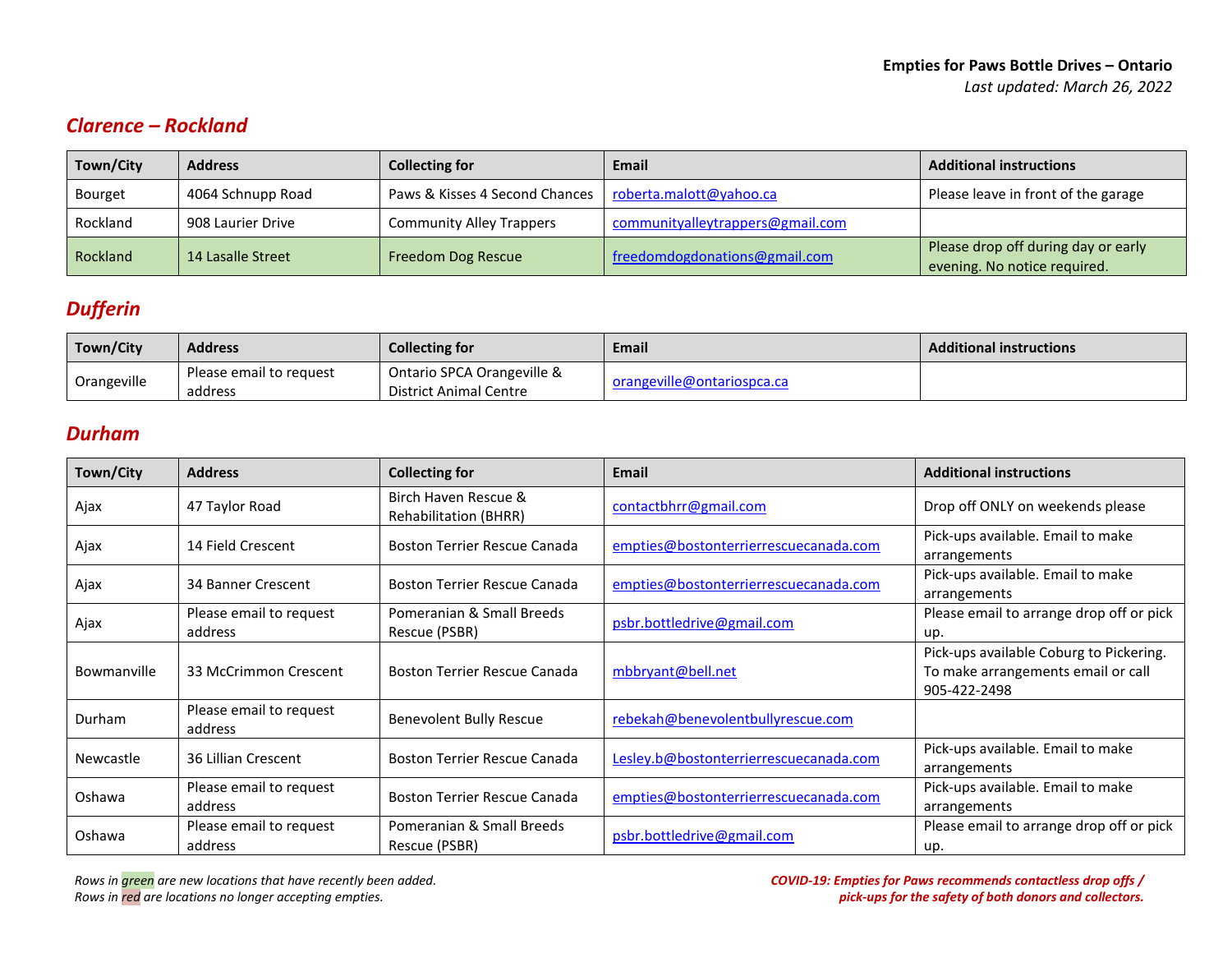#### **Empties for Paws Bottle Drives – Ontario**

*Last updated: March 26, 2022* 

| Pickering | 1057 Glenanna Road                 | Birch Haven Rescue &<br><b>Rehabilitation (BHRR)</b> | contactbhrr@gmail.com                 |                                                           |
|-----------|------------------------------------|------------------------------------------------------|---------------------------------------|-----------------------------------------------------------|
| Pickering | 2060 Concession Road 7             | Second Chance Wildlife<br>Sanctuary                  | scwscharity@rogers.com                | Works primarily with cats, despite<br>wildlife in name    |
| Whitby    | Please email to request<br>address | Boston Terrier Rescue Canada                         | empties@bostonterrierrescuecanada.com | Pick-ups available. Please email to<br>make arrangements. |
| Whitby    | Please email to request<br>address | Pomeranian & Small Breeds<br>Rescue (PSBR)           | psbr.bottledrive@gmail.com            | Please email to arrange drop off or pick<br>up.           |

#### <span id="page-2-0"></span>*Essex*

| Town/City                            | <b>Address</b>                                         | <b>Collecting for</b>                            | Email                   | <b>Additional instructions</b>                                                                                                                           |
|--------------------------------------|--------------------------------------------------------|--------------------------------------------------|-------------------------|----------------------------------------------------------------------------------------------------------------------------------------------------------|
| Tecumseh                             | 12080 Intersection Rd                                  | Boston Terrier Rescue Canada                     | loricassidy@hotmail.com | For Pick-Ups contact Lori by email call/text<br>519-980-2881                                                                                             |
| Tecumseh,<br>Amherstburg,<br>Windsor | Please email to request pick<br>up or drop off address | Second Chance Animal Rescue   info@scarescue.org |                         | Send a message with address and cell #, and<br>a volunteer will be in touch. Check FB for<br>bottle drive events (next: 8-Jan-2022 at 2946<br>Walker Rd) |

### <span id="page-2-1"></span>*Grey*

| Town/City     | <b>Address</b>      | <b>Collecting for</b>            | Email                | <b>Additional instructions</b> |
|---------------|---------------------|----------------------------------|----------------------|--------------------------------|
| Georgian      | 402674 Grey Road 17 | <b>R&amp;R Rescue and Resort</b> | rayray1632@gmail.com |                                |
| <b>Bluffs</b> | (Wolseley Corner)   |                                  |                      |                                |

### *Halton*

<span id="page-2-2"></span>

| Town/City  | <b>Address</b>                     | <b>Collecting for</b>       | <b>Email</b>              | <b>Additional instructions</b>         |
|------------|------------------------------------|-----------------------------|---------------------------|----------------------------------------|
| Georgetown | Please email to request<br>address | All Paws Rescue             | michelle@allpawsrescue.ca |                                        |
| Georgetown | 68 Main Street North               | Upper Credit Humane Society | info@uppercredit.com      | At the thrift shop in Moore Park Plaza |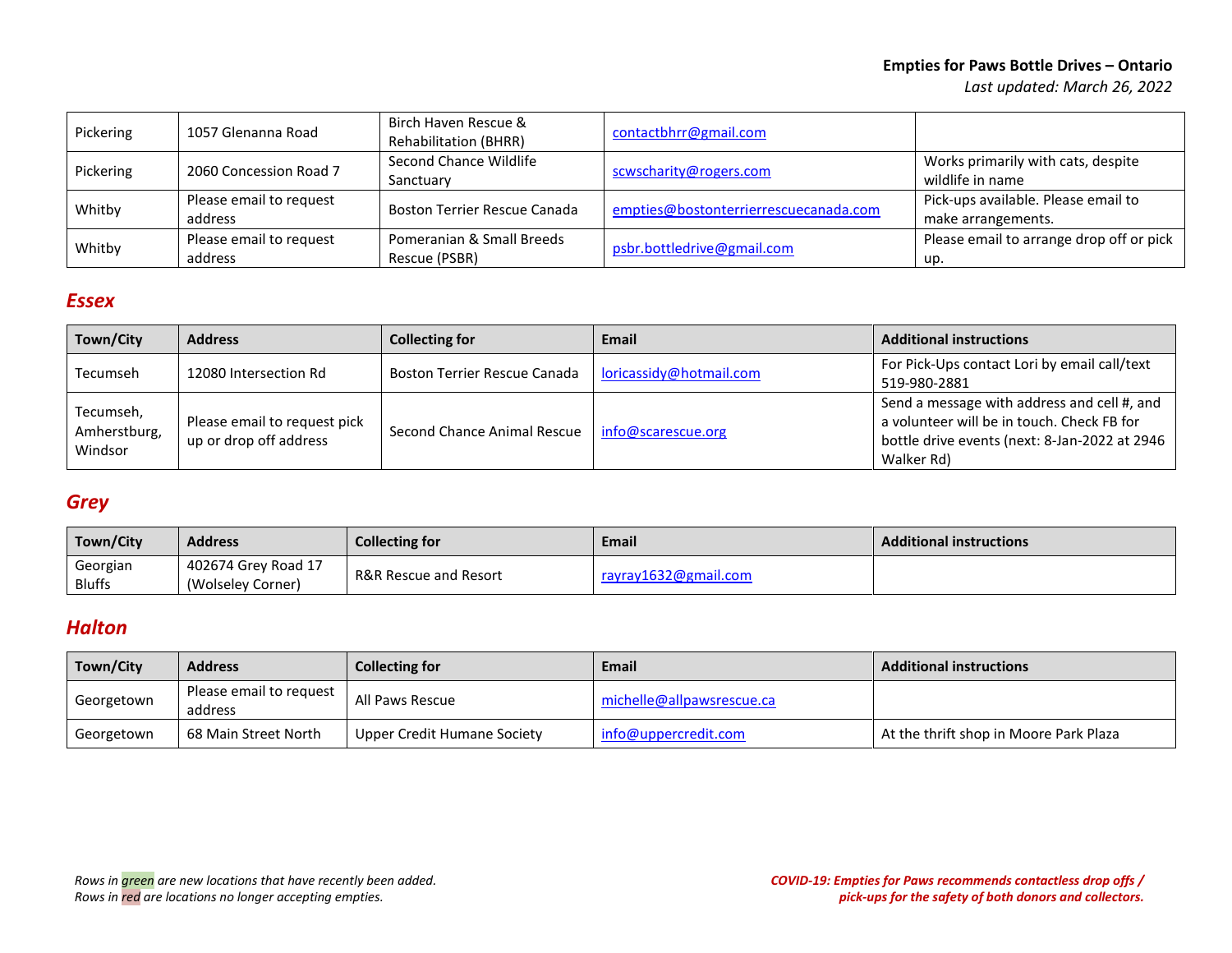## *[Hamilton](#page-2-2)*

| Town/City       | <b>Address</b>                     | <b>Collecting for</b>                                            | Email                      | <b>Additional instructions</b>                                                                                                                                                                                                                                                                                                     |
|-----------------|------------------------------------|------------------------------------------------------------------|----------------------------|------------------------------------------------------------------------------------------------------------------------------------------------------------------------------------------------------------------------------------------------------------------------------------------------------------------------------------|
| <b>Hamilton</b> | Please email to request<br>address | <b>BARK</b>                                                      | celticgirl78@hotmail.com   |                                                                                                                                                                                                                                                                                                                                    |
| <b>Hamilton</b> | Please email to request<br>address | <b>Bullies in Need</b>                                           | tolys.steven@gmail.com     |                                                                                                                                                                                                                                                                                                                                    |
| <b>Hamilton</b> | Please email to request<br>address | Caring Homes for Abandoned &<br><b>Rescued Molossers (CHARM)</b> | celticgirl78@hotmail.com   |                                                                                                                                                                                                                                                                                                                                    |
| <b>Hamilton</b> | Please email to request<br>address | Pomeranian & Small Breeds Rescue<br>(PSBR)                       | psbr.bottledrive@gmail.com | Please email to arrange drop off or pick up.                                                                                                                                                                                                                                                                                       |
| <b>Hamilton</b> | 53 East 21st Street                | Niagara Dog Rescue                                               | info@niagaradogrescue.org  | Please text 289-244-8761 to notify upon<br>dropping off. Please leave empties on the<br>lawn (make sure it is on #53's lawn as they<br>would like to avoid their neighbours<br>complaining!)<br>Please separate cans, beer bottles and liquor<br>bottles; Please ensure all cans and bottles<br>are empty and in sturdy packaging. |

### <span id="page-3-0"></span>*Hastings*

| Town/City         | <b>Address</b>                                    | <b>Collecting for</b>          | Email                             | <b>Additional instructions</b>                                   |
|-------------------|---------------------------------------------------|--------------------------------|-----------------------------------|------------------------------------------------------------------|
| <b>Belleville</b> | Please email to request<br>address                | <b>Benevolent Bully Rescue</b> | rebekah@benevolentbullyrescue.com |                                                                  |
| <b>Belleville</b> | Little Stinkers, 95<br><b>College Street West</b> | Fixed Fur Life                 | fixedfurlife@outlook.com          | Drop off during business hours only please                       |
| <b>Belleville</b> | 527 Avonlough Road                                | <b>Quinte Humane Society</b>   | ghs@quintehumanesociety.com       | Leave at side between big white trailers<br>please               |
| <b>Belleville</b> | 85 Prince of Wales Dr                             | Quinte Humane Society          | qhs@quintehumanesociety.com       | Off of College West, North end of the street<br>up over the hill |
| <b>Brighton</b>   | Please email to request<br>address                | Fixed Fur Life                 | fixedfurlife@outlook.com          | Pick-ups available. Please email to make<br>arrangements.        |
| Frankford         | Please email to request<br>address                | Fixed Fur Life                 | fixedfurlife@outlook.com          | Pick-ups available. Please email to make<br>arrangements.        |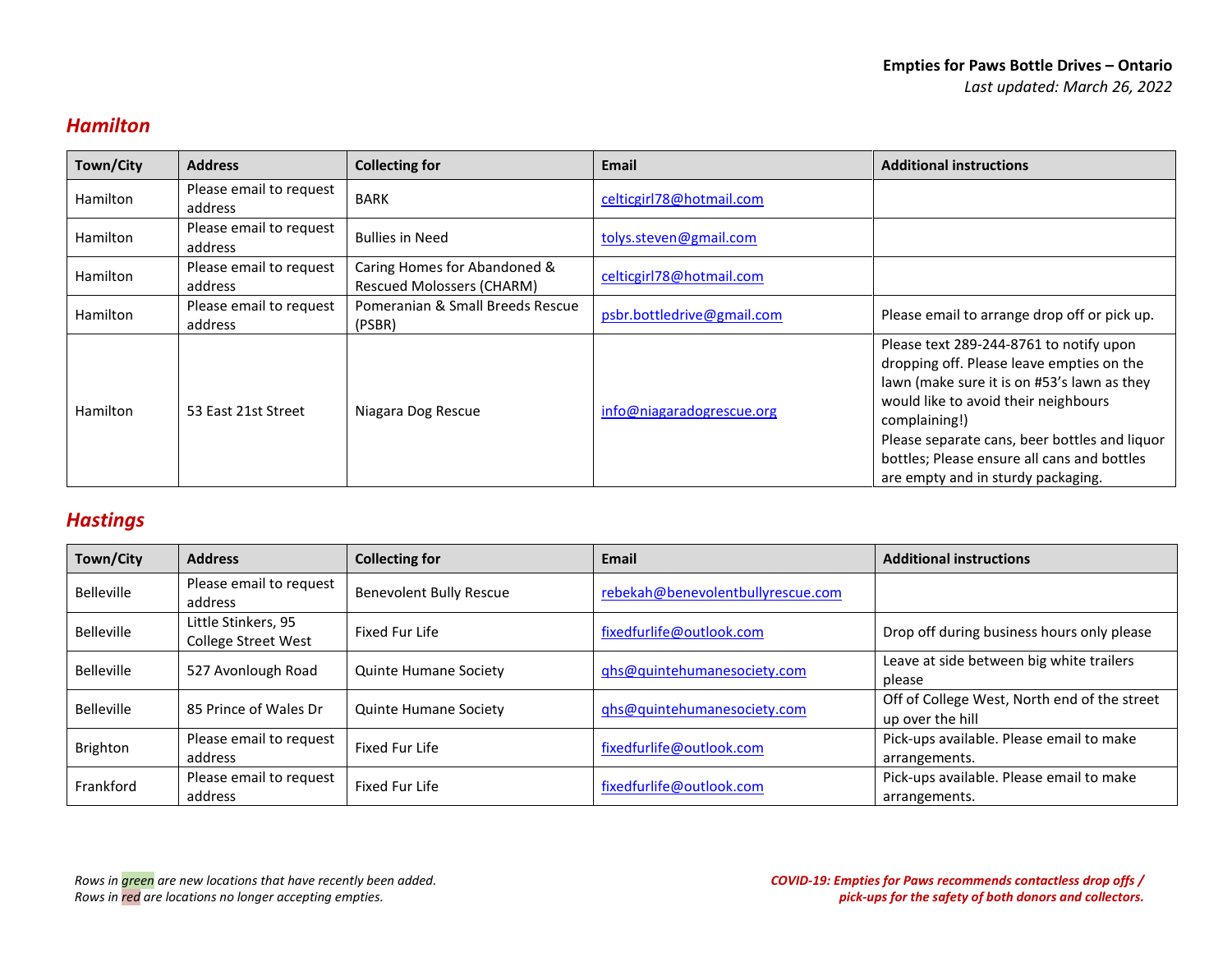| Madoc           | Shampooch Dog<br>Grooming, 13623<br>Durham Street South    | <b>Quinte Humane Society</b>   | qhs@quintehumanesociety.com       |                                                           |
|-----------------|------------------------------------------------------------|--------------------------------|-----------------------------------|-----------------------------------------------------------|
| Madoc           | Please email to request<br>address                         | Fixed Fur Life                 | fixedfurlife@outlook.com          | Pick-ups available. Please email to make<br>arrangements. |
| Quinte West     | 374 River Valley Road                                      | <b>Quinte Humane Society</b>   | ghs@quintehumanesociety.com       | Behind barn                                               |
| <b>Stirling</b> | Skinkle's Pet Supplies &<br>More, 400 West Front<br>Street | Fixed Fur Life                 | fixedfurlife@outlook.com          | Drop off during business hours only please.               |
| Trenton         | Please email to request<br>address                         | <b>Benevolent Bully Rescue</b> | rebekah@benevolentbullyrescue.com | Please email to make arrangements for pick<br>up.         |
| Trenton         | Trenton Collision, 382<br><b>Glen Miller Road</b>          | Fixed Fur Life                 | fixedfurlife@outlook.com          | Drop off during business hours only please                |
| Tweed           | Please email to request<br>address                         | Fixed Fur Life                 | fixedfurlife@outlook.com          | Pick-ups available. Please email to make<br>arrangements. |

## <span id="page-4-0"></span>*Kawartha Lakes*

| Town/City                   | <b>Address</b>                     | <b>Collecting for</b> | Email                    | <b>Additional instructions</b>                                                                                              |
|-----------------------------|------------------------------------|-----------------------|--------------------------|-----------------------------------------------------------------------------------------------------------------------------|
| Kawartha Lakes<br>& Lindsav | Please email to request<br>address | KLAWS                 | empties.4klaws@gmail.com | Pickups available across the Kawartha Lakes<br>region. Text/call 705-344-6679, email or<br>message via Facebook to request. |

### <span id="page-4-1"></span>*Lambton*

<span id="page-4-2"></span>

| Town/City | <b>Address</b>                     | <b>Collecting for</b>  | <b>Email</b>                  | <b>Additional instructions</b> |
|-----------|------------------------------------|------------------------|-------------------------------|--------------------------------|
| Sarnia    | Please email to request<br>address | <b>Bullies in Need</b> | mbcreativecreations@gmail.com |                                |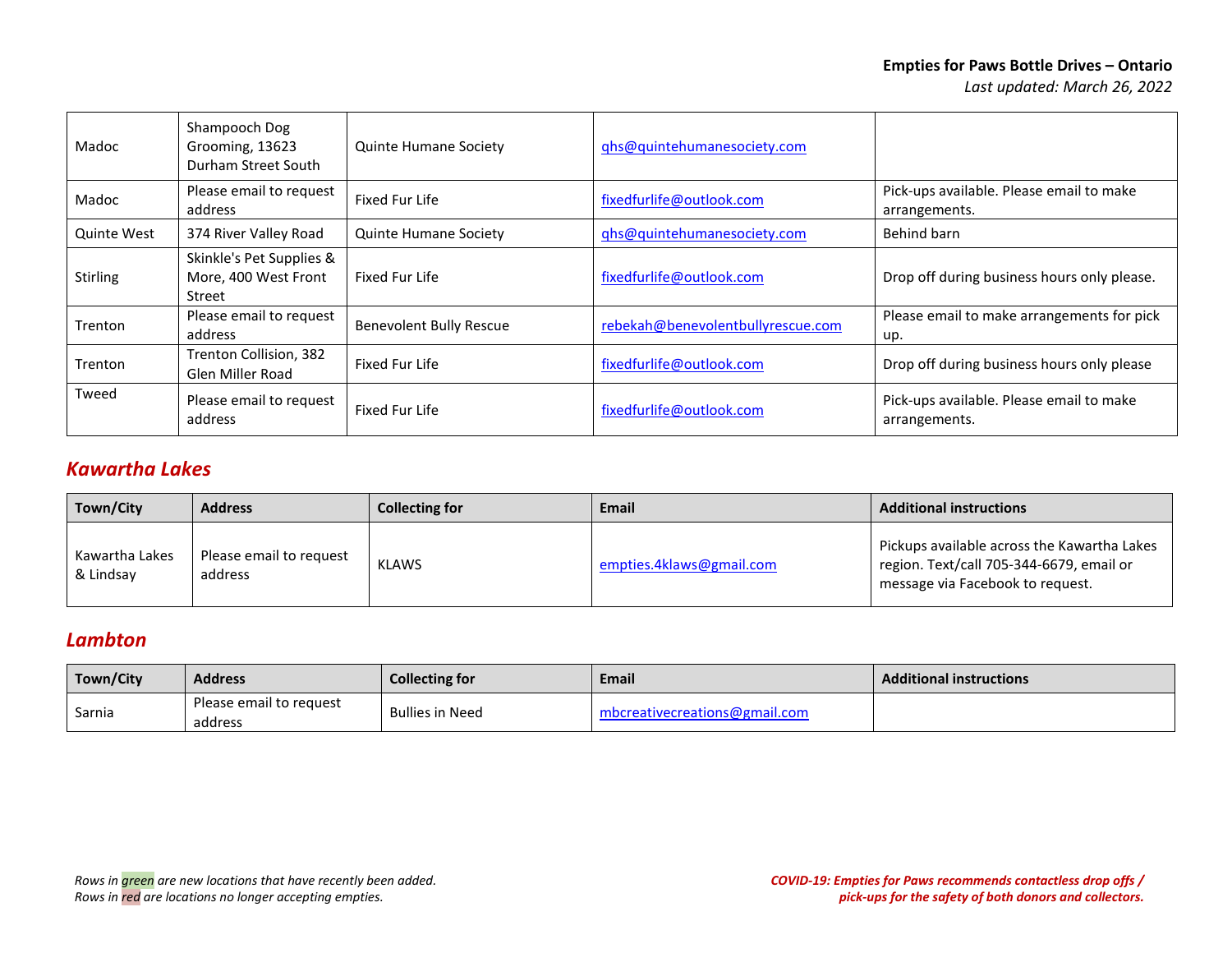## *Lanark*

| Town/City             | <b>Address</b>                     | <b>Collecting for</b>         | Email                        | <b>Additional instructions</b>            |
|-----------------------|------------------------------------|-------------------------------|------------------------------|-------------------------------------------|
| <b>Carleton Place</b> | Please email to request<br>address | Marshall's Dog Rescue         | marshallsdonations@gmail.com | Call Sandy 613-858-7626 to arrange pickup |
| <b>Carleton Place</b> | 94 Nelson St West                  | Sit With Me                   | empties@sitwithme.ca         |                                           |
| Perth                 | 300 Lawsford Lane                  | Marshall's Dog Rescue         | marshallsdonations@gmail.com |                                           |
| <b>Smiths Falls</b>   | 712 Poonamalie Rd Nth              | <b>Furry Tales Cat Rescue</b> | furrytalesrescue@gmail.com   |                                           |
| <b>Smiths Falls</b>   | 11 Davis Drive                     | <b>Furry Tales Cat Rescue</b> | furrytalesrescue@gmail.com   |                                           |
| <b>Smiths Falls</b>   | 253 Glenview Rd                    | Lanark Animal Welfare Society | shelter@lanarknimals.ca      |                                           |
| <b>Smiths Falls</b>   | Please email to request<br>address | Marshall's Dog Rescue         | marshallsdonations@gmail.com | Call Sandy 613-858-7626 to arrange pickup |

## *Leeds & Grenville*

| Town/City         | <b>Address</b>                     | <b>Collecting for</b>                                  | <b>Email</b>                  | <b>Additional instructions</b>                                              |
|-------------------|------------------------------------|--------------------------------------------------------|-------------------------------|-----------------------------------------------------------------------------|
| <b>Brockville</b> | Please email to request<br>address | Marshall's Dog Rescue                                  | marshallsdonations@gmail.com  | Call Sandy 613-858-7626 to arrange pickup                                   |
| <b>Brockville</b> | 800 Centennial Road                | Ontario SPCA Leeds &<br><b>Grenville Animal Centre</b> | leedsgrenville@ontariospca.ca |                                                                             |
| Cardinal          | 40 William Street                  | Heidi's Kitty Haven                                    | heidi@heidiskittyhaven.ca     |                                                                             |
| Gananoque         | 85 Country Road 32                 | Gananoque & District<br>Humane Society                 | humanesociety@bellnet.ca      | Leave in the 'empties tent' at the far side of<br>the building.             |
| Kemptville        | Please email to request<br>address | Country Cat Sanctuary                                  | debitya@hotmail.com           |                                                                             |
| Kemptville        | Please email to request<br>address | Marshall's Dog Rescue                                  | marshallsdonations@gmail.com  | Call Sandy 613-858-7626 to arrange pickup                                   |
| Merrickville      | 718 St. Lawrence Street            | Marshall's Dog Rescue                                  | marshallsdonations@gmail.com  |                                                                             |
| North Augusta     | 8236 County Road 21                | Marshall's Dog Rescue                                  | marshallsdonations@gmail.com  |                                                                             |
| Oxford Mills      | Please email to request<br>address | Spencerville TNR Cat Rescue                            | lisaiellina@gmail.com         |                                                                             |
| Oxford Station    | 2425 Totem Ranch Rd West           | Birch Haven Rescue &<br><b>Rehabilitation (BHRR)</b>   | contactbhrr@gmail.com         | Please drop off in the donation shed across<br>from the mailbox at the road |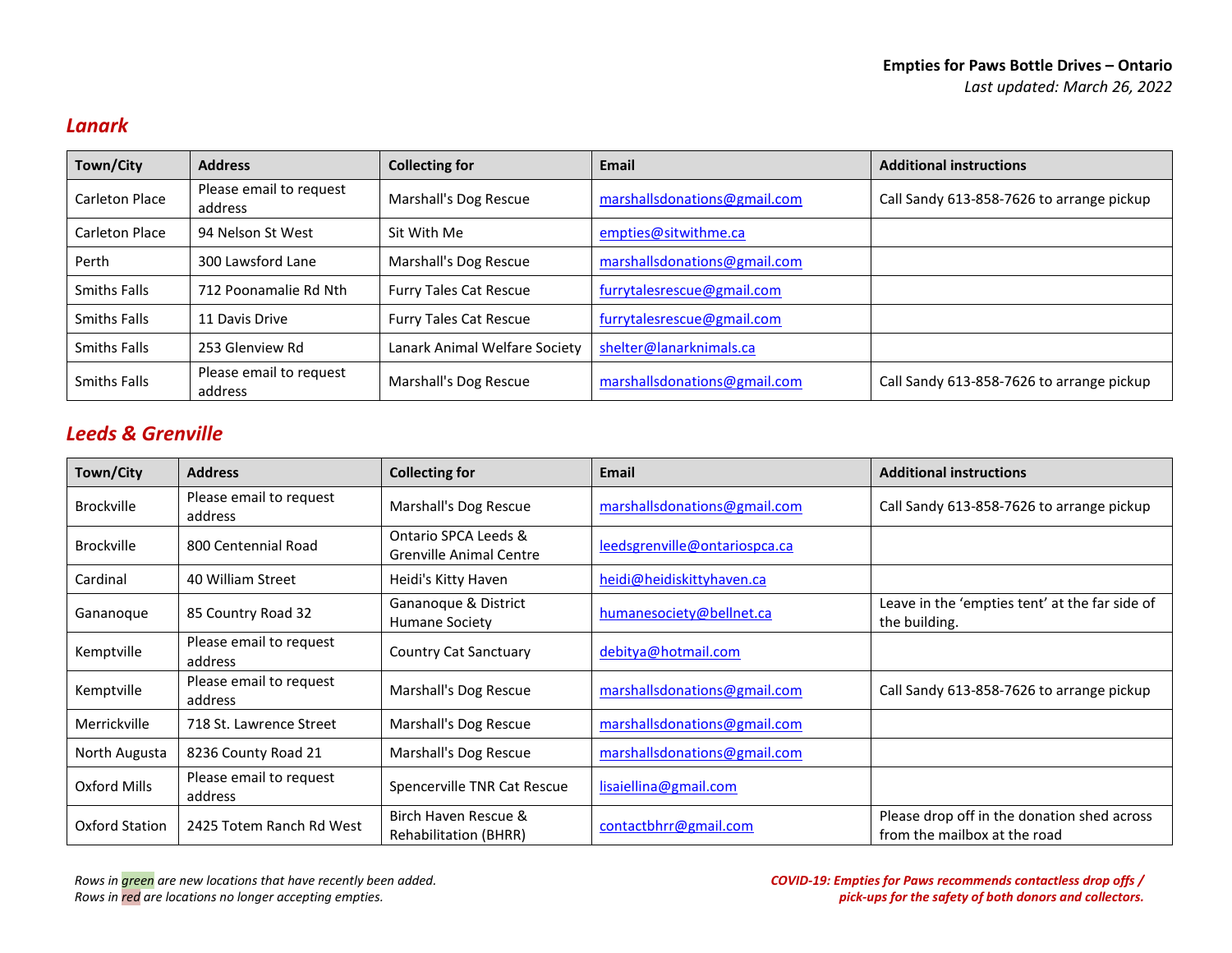| Prescott     | Please email to request<br>address | Marshall's Dog Rescue       | marshallsdonations@gmail.com | Call Sandy 613-858-7626 to arrange pickup |
|--------------|------------------------------------|-----------------------------|------------------------------|-------------------------------------------|
| Spencerville | Please email to request<br>address | Marshall's Dog Rescue       | marshallsdonations@gmail.com | Call Sandy 613-858-7626 to arrange pickup |
| Spencerville | Please email to request<br>address | Spencerville TNR Cat Rescue | spencervilletnr@gmail.com    |                                           |

### <span id="page-6-0"></span>*Lennox & Addington*

| Town/City | <b>Address</b>                     | <b>Collecting for</b>                                   | Email                                  | <b>Additional instructions</b> |
|-----------|------------------------------------|---------------------------------------------------------|----------------------------------------|--------------------------------|
| Napanee   | Please email to request<br>address | Benevolent Bully Rescue                                 | rebekah@benevolentbullyrescue.com      |                                |
| Napanee   | Please email to request<br>address | Napanee Community Kitten<br>Rescue                      | napaneecommunitykittenrescue@gmail.com |                                |
| Napanee   | 156 Richmond Blyd East             | Ontario SPCA Lennox &<br><b>Addington Animal Centre</b> | lennoxaddington@ontariospca.ca         |                                |

## <span id="page-6-1"></span>*Middlesex*

| Town/City | <b>Address</b>                     | <b>Collecting for</b>  | <b>Email</b>              | <b>Additional instructions</b>                                                                                                                                                  |
|-----------|------------------------------------|------------------------|---------------------------|---------------------------------------------------------------------------------------------------------------------------------------------------------------------------------|
| London    | Please email to request<br>address | <b>Bullies in Need</b> | vicnat1110@gmail.com      |                                                                                                                                                                                 |
| London    | 74 Josselyn Drive                  | Niagara Dog Rescue     | info@niagaradogrescue.org | Please drop off at top of driveway. ** Please<br>separate cans, beer bottles and liquor<br>bottles; Please ensure all cans and bottles<br>are empty and in sturdy packaging. ** |
| Strathroy | Please email to request<br>address | <b>Bullies in Need</b> | vicnat1110@gmail.com      |                                                                                                                                                                                 |

### <span id="page-6-2"></span>*Muskoka*

| Town/City   | <b>Address</b>   | <b>Collecting for</b>       | <b>Email</b>           | <b>Additional instructions</b> |
|-------------|------------------|-----------------------------|------------------------|--------------------------------|
|             | 1234 Highway 118 | Ontario SPCA Muskoka Animal |                        |                                |
| Bracebridge | West             | Centre                      | muskoka@ontariospca.ca |                                |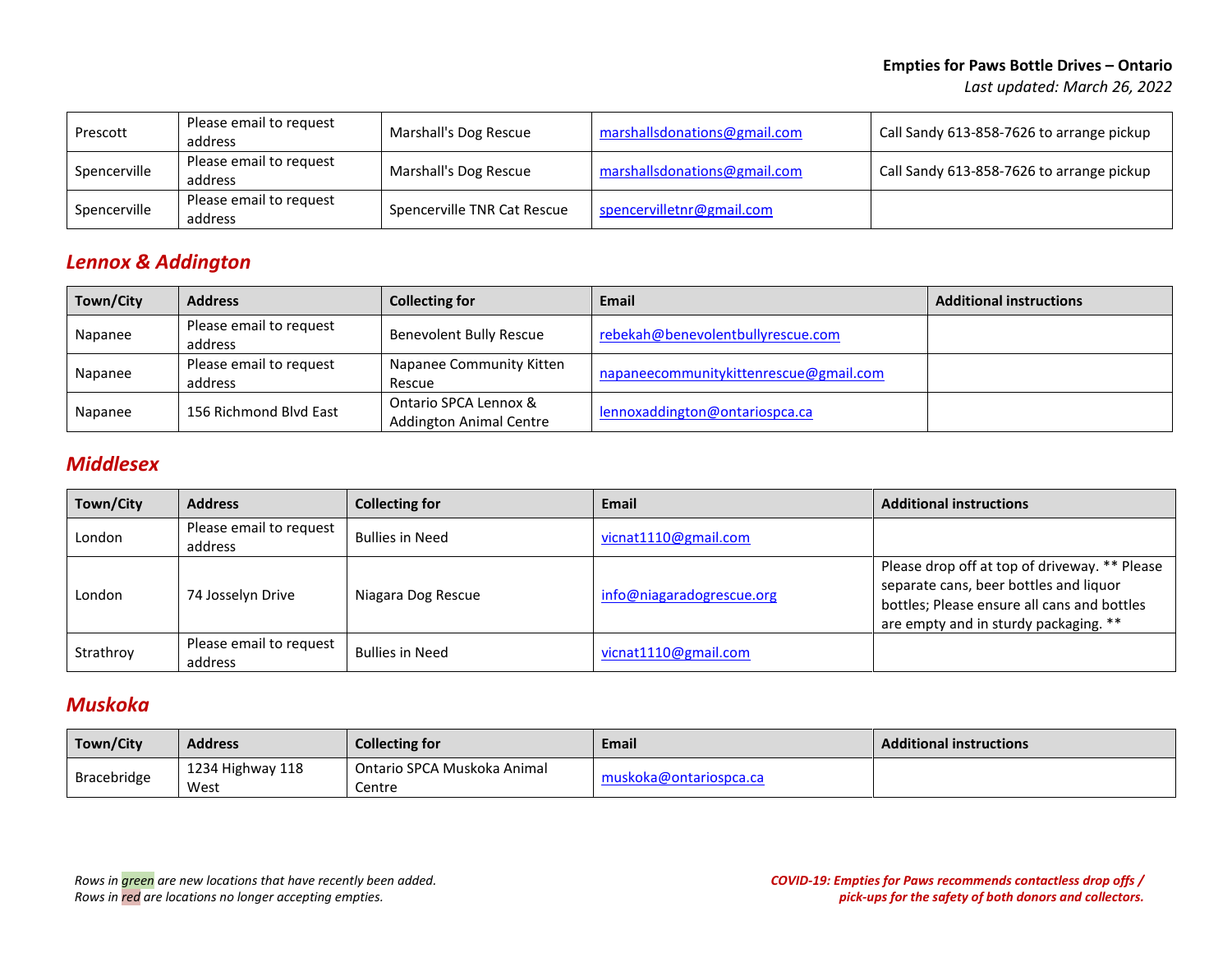# <span id="page-7-0"></span>*Niagara*

| Town/City               | <b>Address</b>                     | <b>Collecting for</b>                      | <b>Email</b>                  | <b>Additional instructions</b>                                                                                                                                                                                              |
|-------------------------|------------------------------------|--------------------------------------------|-------------------------------|-----------------------------------------------------------------------------------------------------------------------------------------------------------------------------------------------------------------------------|
| <b>Beamsville</b>       | Please email to request<br>address | <b>Beamsville 4Paws Rescue</b>             | info@beamsville4pawrescue.com | Pickups available. Text or call 289-235-9266<br>to make arrangements.                                                                                                                                                       |
| Beamsville              | 4631 Fly Road                      | Niagara Dog Rescue                         | info@niagaradogrescue.org     | Please leave empties in front of white door<br>garage attached to the house. ** Please<br>separate cans, beer bottles and liquor bottles;<br>Please ensure all cans and bottles are empty<br>and in sturdy packaging. **    |
| Fenwick                 | 792 Foss Road                      | Niagara Dog Rescue                         | info@niagaradogrescue.org     | Please drop off in front of garage door, bin<br>available for loose bottles. ** Please separate<br>cans, beer bottles and liquor bottles; Please<br>ensure all cans and bottles are empty and in<br>sturdy packaging. **    |
| Fonthill                | 1556 Pelham Street                 | Boston Terrier Rescue Canada               | cathy.baillie@gmail.com       | Pick-ups available. Email to make<br>arrangements                                                                                                                                                                           |
| Grimsby                 | 63 Plum Tree Lane                  | <b>Beamsville 4Paws Rescue</b>             | info@beamsville4pawrescue.com | Pick-ups available. Text or call 289-235-9266<br>to make arrangements.                                                                                                                                                      |
| Niagara Falls           | 6119 Village Cres                  | <b>Boston Terrier Rescue Canada</b>        | rpmjem44@icloud.com           |                                                                                                                                                                                                                             |
| Niagara Falls           | Please email to request<br>address | Pomeranian & Small Breeds Rescue<br>(PSBR) | psbr.bottledrive@gmail.com    | Please email to arrange drop off or pick up.                                                                                                                                                                                |
| Niagara-on-<br>the-Lake | Please email to request<br>address | Pomeranian & Small Breeds Rescue<br>(PSBR) | psbr.bottledrive@gmail.com    | Please email to arrange drop off or pick up.                                                                                                                                                                                |
| <b>St Catharines</b>    | 38 1/2 Wiley Street                | Niagara Dog Rescue                         | info@niagaradogrescue.org     | 2nd house from corner, no drive way. Please<br>leave empties anywhere on porch. ** Please<br>separate cans, beer bottles and liquor bottles;<br>Please ensure all cans and bottles are empty<br>and in sturdy packaging. ** |
| Virgil                  | Pet Valu, 1630 Niagara<br>Stone Rd | <b>NOTL Cats</b>                           | noticats@cogeco.ca            |                                                                                                                                                                                                                             |
| Wainfleet               | 43283 Pettit Road                  | Niagara Dog Rescue                         | info@niagaradogrescue.org     | ** Please separate cans, beer bottles and<br>liquor bottles; Please ensure all cans and<br>bottles are empty and in sturdy packaging. **                                                                                    |
| Welland                 | 129 Willson Road                   | Niagara Dog Rescue                         | info@niagaradogrescue.org     | Please leave in front of garage door. **<br>Please separate cans, beer bottles and liquor<br>bottles; Please ensure all cans and bottles are<br>empty and in sturdy packaging. **                                           |

*Rows in green are new locations that have recently been added. Rows in red are locations no longer accepting empties.*

*COVID-19: Empties for Paws recommends contactless drop offs / pick-ups for the safety of both donors and collectors.*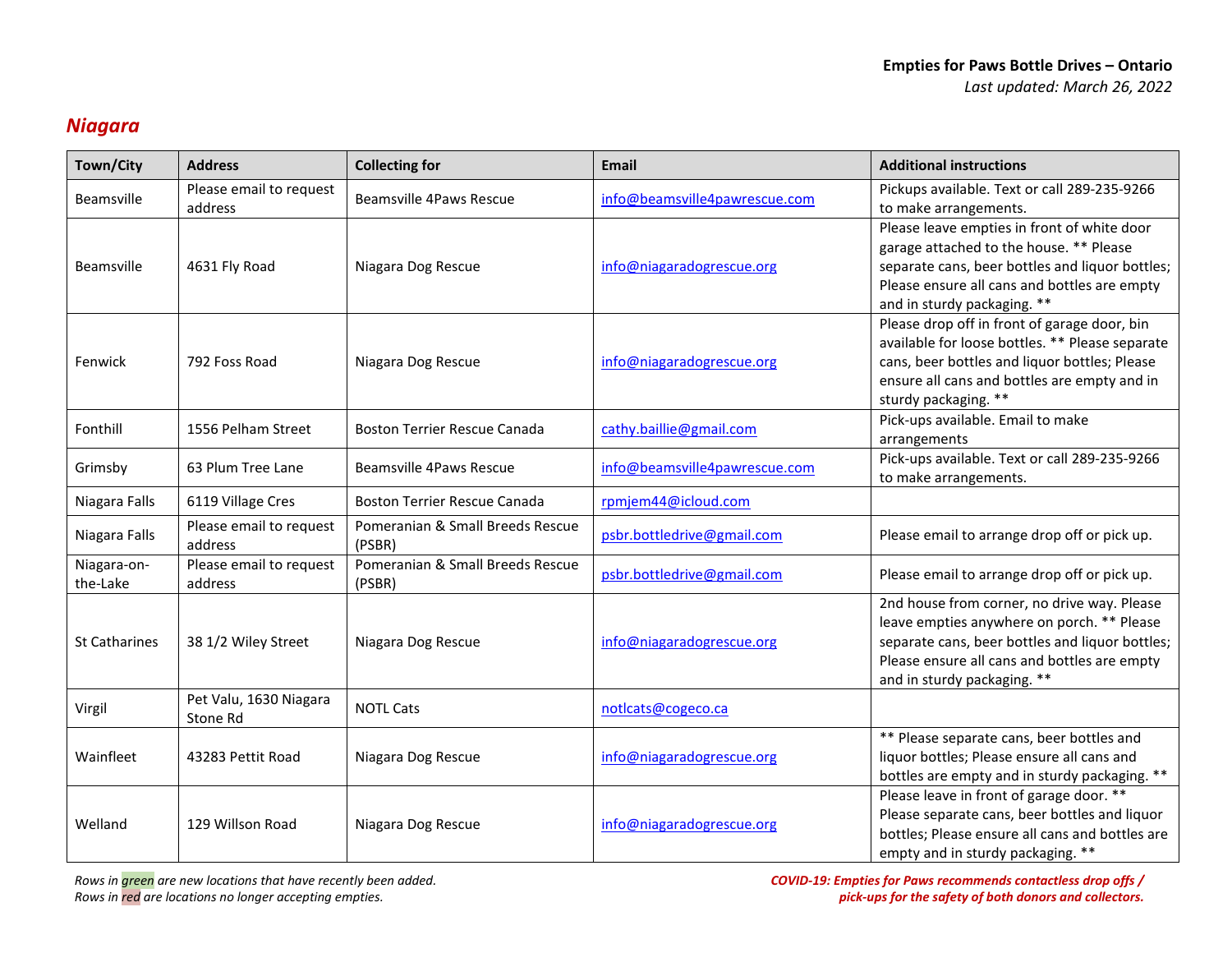## <span id="page-8-0"></span>*Northumberland*

| Town/City | <b>Address</b>                                       | <b>Collecting for</b>               | <b>Email</b>                          | <b>Additional instructions</b>                                                                                            |
|-----------|------------------------------------------------------|-------------------------------------|---------------------------------------|---------------------------------------------------------------------------------------------------------------------------|
| Cobourg   | Please email to request<br>address                   | <b>Benevolent Bully Rescue</b>      | rebekah@benevolentbullyrescue.com     |                                                                                                                           |
| Cobourg   | Please email to request<br>address                   | <b>Boston Terrier Rescue Canada</b> | empties@bostonterrierrescuecanada.com | Pick-ups available. Email to make<br>arrangements                                                                         |
| Colborne  | 527 Chapman Road                                     | <b>Ruff Start New Beginnings</b>    | rsnbrescue2016@gmail.com              | Pick-ups available from Trenton to the<br>Durham region. Message on Facebook or<br>call 289-688-7265 to arrange a pickup. |
| Colborne  | Please email to request<br>address                   | <b>Winged Oasis Parrot Rescue</b>   | wingedoasisparrotrescue@outlook.com   |                                                                                                                           |
| Port Hope | Please email to request<br>address                   | <b>Benevolent Bully Rescue</b>      | rebekah@benevolentbullyrescue.com     |                                                                                                                           |
| Port Hope | Northumberland<br>Humane Society, 371<br>Ward Street | Northumberland Humane Society       | north1@eagle.ca                       | Leave on side of building if dropping<br>empties off after hours please                                                   |

#### <span id="page-8-1"></span>*Ottawa*

*Due to the number of collectors in Ottawa, we have tried to specify each drop off location's community area to make it easier for you to find your nearest site.* 

| Town/City          | <b>Address</b>             | <b>Collecting for</b>          | Email                              | <b>Additional instructions</b>                                                         |
|--------------------|----------------------------|--------------------------------|------------------------------------|----------------------------------------------------------------------------------------|
| Alta Vista         | 2229 Braeside Ave          | <b>BARK Ottawa</b>             | smckeil@primus.ca                  | Leave in front of garage please. Collects                                              |
|                    |                            |                                |                                    | empties and Canadian Tire money.                                                       |
| Alta Vista / Heron | 1832 Florida Ave           | Freedom Dog Rescue             | freedomdogdonations@gmail.com      | Please drop off during day or early                                                    |
| Gate               |                            |                                |                                    | evening. No notice required.                                                           |
| Barrhaven East     | 39 Redpath Drive           | Hungry and Homeless Cat Rescue | hungryandhomeless.ottawa@gmail.com |                                                                                        |
| Barrhaven          | 320 Claridge Drive         |                                |                                    |                                                                                        |
|                    | No Sunday drop offs please |                                |                                    |                                                                                        |
| <b>Barrhaven</b>   | 95 Bentbrook Cres          |                                |                                    | Collects for various animal rescues and pet<br>owners in need in the community. Please |
| Barrhaven          | 584 Carina Crescent        | Barrhaven & Area Empties       | melodylachance@sympatico.ca        | see their Facebook page for complete list                                              |
| Barrhaven West     | 419 Fosterbrook Way        |                                |                                    | of acceptable items. Drop offs preferred.                                              |
| Barrhaven West     | 25 Kane Terrace            |                                |                                    |                                                                                        |
| Barrhaven West     | 19 Constable Street        | <b>BARK Ottawa</b>             | smckeil@primus.ca                  | Leave in front of garage please.                                                       |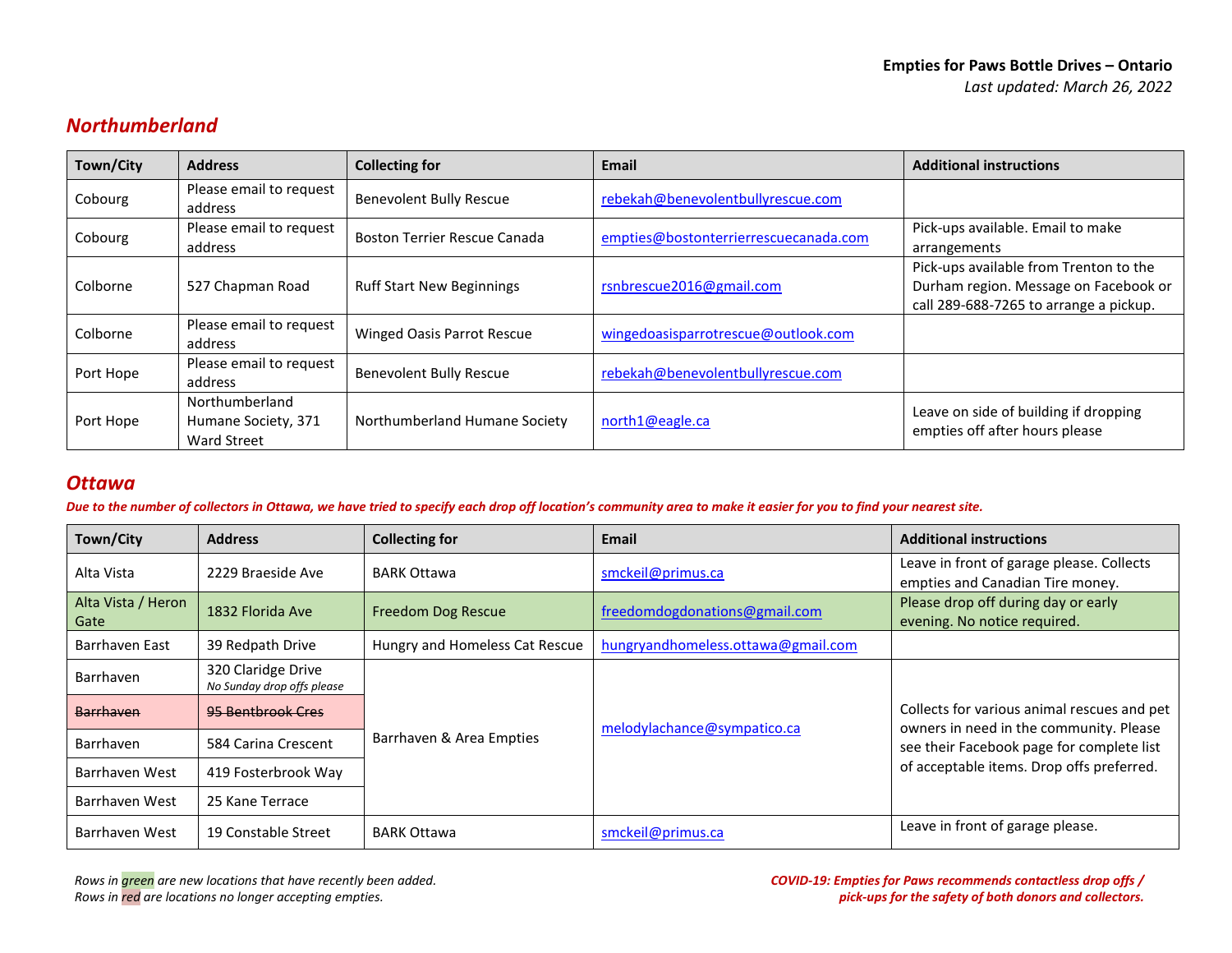| <b>Barrhaven West</b>               | 10 Horace Court                           | <b>Puppymill Awareness Working</b><br>Solutions (PAWS) | pawsolutions2@gmail.com            | Please leave in the back of chev truck in<br>laneway                                |
|-------------------------------------|-------------------------------------------|--------------------------------------------------------|------------------------------------|-------------------------------------------------------------------------------------|
| <b>Barrhaven West</b>               | 76 Halley Street                          | Sit With Me                                            | empties@sitwithme.ca               |                                                                                     |
| <b>Barrhaven West</b>               | 21 Hummingbird Cres                       | <b>Freedom Dog Rescue</b>                              | freedomdogdonations@gmail.com      | Please drop off during day or early<br>evening. No notice required.                 |
| <b>Blackburn Hamlet</b>             | Studio Jade, 110<br><b>Bearbrook Road</b> | Help Papineau Homeless Cats                            | lfitzsimmons@bell.net              | Business hours only please                                                          |
| <b>Blackburn Hamlet</b>             | 60 Compata Way                            | J's Animal Rescue                                      | jsanimalrescueottawa@yahoo.ca      | Leave in front of garage please                                                     |
| Carlington                          | 1162 Dorchester Ave                       | The Sweet Sanctuary                                    | meowatliz@gmail.com                | Drop off at side of house                                                           |
| <b>Constance Bay</b>                | 127 Sunning Hills                         | <b>Freedom Dog Rescue</b>                              | freedomdogdonations@gmail.com      | Please drop off during day or early<br>evening. No notice required.                 |
| Dunrobin                            | 2494 Dunrobin Road                        | Holly's Haven Wildlife Rescue                          | donate@hhwr.ca                     | Drop off in front of gate                                                           |
| <b>Elmvale Acres</b>                | 871 Pleasant Park Rd                      | Ottawa Kitten Rescue                                   | emptiesforkittens@gmail.com        |                                                                                     |
| Gloucester<br>(Pine View)           | 1427 Maxime Street                        | <b>Country Cat Sanctuary</b>                           | aysemetin@rogers.com               | Please leave under carport next to house<br>wall                                    |
| Gloucester<br>(Beacon Hill)         | 5113 Lerner Way                           | J's Animal Rescue                                      | jsanimalrescueottawa@yahoo.ca      |                                                                                     |
| Gloucester<br>(Beacon Hill)         | 1053 Adley Rd                             | Ottawa Kitten Rescue                                   | emptiesforkittens@gmail.com        |                                                                                     |
| Gloucester<br>(South Keys)          | 3450 Wyman Crescent                       | Rebecca's Ottawa Rescues                               | flyingsoloagain@live.com           |                                                                                     |
| Gloucester<br>(Greenboro)           | 34 Stamford Private                       | Tiny but Mighty Kitten Rescue                          | info@tinybutmightykittenrescue.org |                                                                                     |
| Gloucester<br>(Hunt Club E)         | 3373 McCarthy Road                        | Help Papineau Homeless Cats                            | lfitzsimmons@bell.net              |                                                                                     |
| Gloucester South<br>(Findlay Creek) | 3135 Findlay Creek<br>Drive               | The Avery Foundation                                   |                                    | Please eave empties in front of garage at<br>back of house                          |
| <b>Heron Gate</b>                   | 2370 Palm Street                          | Sit with Me                                            | empties@sitwithme.ca               |                                                                                     |
| Kanata<br>(South March)             | 8 Laxford Drive                           | Barrhaven & Area Empties                               | melodylachance@sympatico.ca        | Please see their Facebook page for list of<br>what they accept. Drop off preferred. |
| Kanata<br>(South March)             | Liston Animal Hosp,<br>4055 Carling Ave   | Birch Haven Rescue &<br><b>Rehabilitation (BHRR)</b>   | gwen@birchhaven.org                | Specific drop off date/time required. Email<br>gwen@birchhaven.org to schedule.     |
| Kanata<br>(South March)             | 10 Collingwood Cres                       | <b>Freedom Dog Rescue</b>                              | freedomdogdonations@gmail.com      | Please drop off during day or early<br>evening. No notice required.                 |
| Kanata<br>(South March)             | 1083 Goward Drive                         | <b>Freedom Dog Rescue</b>                              | freedomdogdonations@gmail.com      | Please drop off during day or early<br>evening. No notice required.                 |

*Rows in green are new locations that have recently been added.* 

*Rows in red are locations no longer accepting empties.*

*COVID-19: Empties for Paws recommends contactless drop offs / pick-ups for the safety of both donors and collectors.*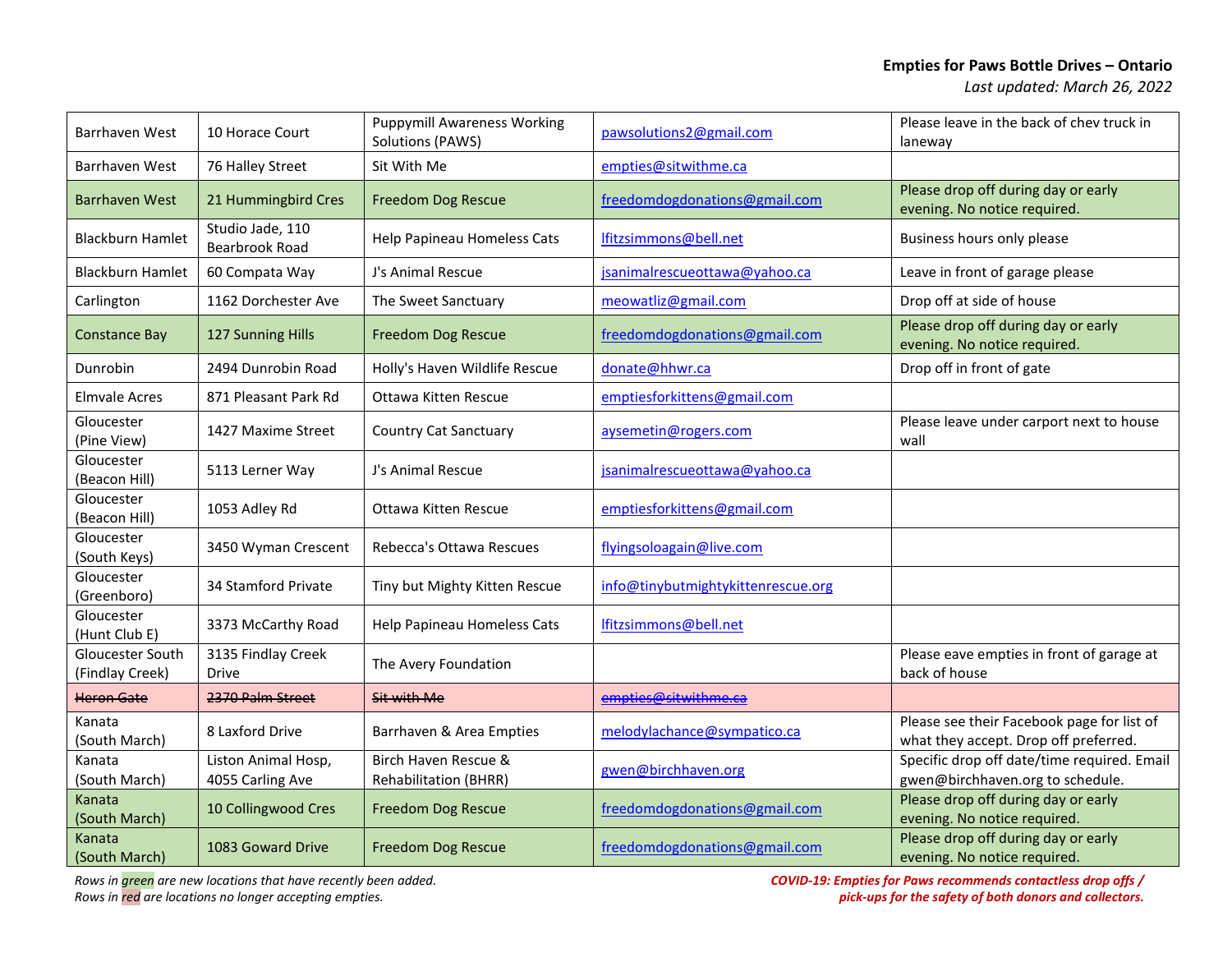| Kanata                       | Please email to request<br>address             | <b>Boston Terrier Rescue Canada</b>                    | darlenelevecque@bell.net           | Please email to make arrangements                                       |
|------------------------------|------------------------------------------------|--------------------------------------------------------|------------------------------------|-------------------------------------------------------------------------|
| Kanata                       | Please email to request<br>address             | Eastern Canada Bulldog Rescue                          | darlenelevecque@bell.net           |                                                                         |
| Kanata                       | <b>31 Pentland Crescent</b>                    | <b>Sit With Me</b>                                     | empties@sitwithme.ca               |                                                                         |
| <b>Manotick</b>              | 3416 Barnsdale Rd                              | The Avery Foundation                                   |                                    |                                                                         |
| Munster                      | 42 Coldstream Drive                            | More than a Feline Cat Rescue                          | mtafrescue@gmail.com               |                                                                         |
| Nepean<br>(Bayshore)         | 24 River Bend Drive                            | The Avery Foundation                                   | amanda.burri1014@gmail.com         |                                                                         |
| Old Ottawa East              | 138 Hawthorne Ave                              | <b>Puppymill Awareness Working</b><br>Solutions (PAWS) | pawsolutions1@gmail.com            | Leave way back at the side of the house<br>please                       |
| Old Ottawa South             | 97 Glen Avenue                                 | Hungry and Homeless Cat Rescue                         | hungryandhomeless.ottawa@gmail.com |                                                                         |
| Orléans<br>(Chapel Hill Sth) | 6075 Pineglade Cres                            | Ottawa Kitten Rescue                                   | emptiesforkittens@gmail.com        |                                                                         |
| Orléans<br>(Chapel Hill Sth) | 542 Pin Rouge Way                              | Sit With Me                                            | empties@sitwithme.ca               |                                                                         |
| Orléans<br>(Chapel Hill Sth) | 6126 Silver Birch St                           | <b>Freedom Dog Rescue</b>                              | freedomdogdonations@gmail.com      | Please drop off during day or early<br>evening. No notice required.     |
| Orléans<br>(Chapel Hill Sth) | 6126 Silver Birch St                           | <b>Freedom Dog Rescue</b>                              | freedomdogdonations@gmail.com      | Please drop off during day or early<br>evening. No notice required.     |
| Orléans<br>(Convent Glen)    | 1728 Harvest Cres                              | Birch Haven Rescue &<br>Rehabilitation (BHRR)          | contactbhrr@gmail.com              |                                                                         |
| Orléans<br>(Convent Glen)    | Uniglass Plus Ziebart,<br>2181 St. Joseph Blvd | J's Animal Rescue                                      | jsanimalrescueottawa@yahoo.ca      |                                                                         |
| Orléans<br>(Fallingbrook)    | 977 Gosnell Terrace                            | Ottawa Kitten Rescue                                   | emptiesforkittens@gmail.com        |                                                                         |
| Orléans<br>(Fallingbrook)    | 1484 Thurlow Street                            | The Avery Foundation                                   | darcy@theaveryfoundation.ca        | Pickups available. Please email to make<br>arrangements.                |
| Orléans<br>(Fallingbrook)    | 1098 Luesby Cres                               | <b>BARK Ottawa</b>                                     | smckeil@primus.ca                  | Please leave in front of the garage                                     |
| Ottawa                       | Please email to request<br>address             | <b>Cat Rescue Network</b>                              | flora louise@yahoo.ca              |                                                                         |
| Ottawa                       | Please email to request<br>address             | <b>Westies in Need</b>                                 | corrie@westiesinneed.ca            |                                                                         |
| Ottawa                       | Pick-ups available<br>through Ottawa           | Kozy Kritters                                          | kozykritters@outlook.com           | Based in Embrun but will pick up in<br>Ottawa. Please email to request. |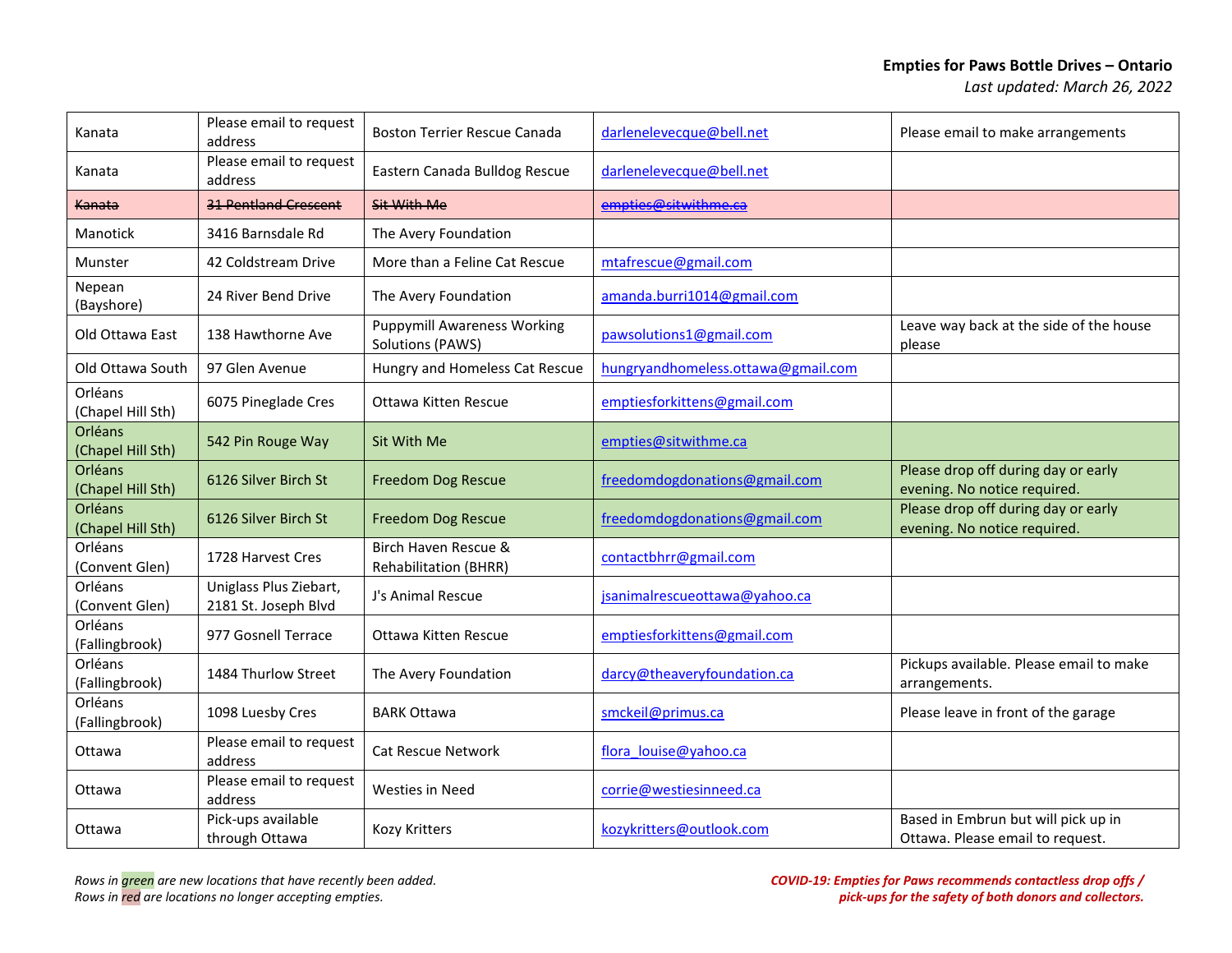| Richmond<br>(Moores Cnrs) | 6056 Malakoff Road                 | Barrhaven & Area Empties     | melodylachance@sympatico.ca        | Please see their Facebook page for list of<br>what they accept. Drop off preferred. |
|---------------------------|------------------------------------|------------------------------|------------------------------------|-------------------------------------------------------------------------------------|
| Stittsville               | 13 Bell Park Street                | <b>BARK Ottawa</b>           | smckeil@primus.ca                  | Please leave in front of house                                                      |
| Stittsville               | 47 Smoketree Cres                  | Ottawa Kitten Rescue         | emptiesforkittens@gmail.com        | Pickups available, please text 613-986-<br>6021 to request.                         |
| Vanier                    | Please email to request<br>address | ElderDog Canada, Ottawa Pawd | elderdogottawa@gmail.com           |                                                                                     |
| Westboro                  | 339 Roosevelt Ave                  | Spencerville TNR Cat Rescue  | emptiesatspencervilletnr@gmail.com | Go behind brown wooden gate - top of<br>driveway and hedge                          |

## <span id="page-11-0"></span>*Oxford*

| Town/City | <b>Address</b>     | <b>Collecting for</b> | <b>Email</b>              | <b>Additional instructions</b>                                                                                                                                                                                       |
|-----------|--------------------|-----------------------|---------------------------|----------------------------------------------------------------------------------------------------------------------------------------------------------------------------------------------------------------------|
| Woodstock | 25 Stafford Street | Niagara Dog Rescue    | info@niagaradogrescue.org | Drop offs welcome any time before 8pm,<br>please send text message at 519-502-7105<br>as a heads up please! Please separate cans,<br>beer bottles and liquor bottles, ensure all are<br>empty & in sturdy packaging. |

### <span id="page-11-1"></span>*Peel*

| Town/City   | <b>Address</b>                                                     | <b>Collecting for</b>                  | <b>Email</b>              | <b>Additional instructions</b>  |
|-------------|--------------------------------------------------------------------|----------------------------------------|---------------------------|---------------------------------|
| Brampton    | Please email to request<br>address                                 | All Paws Rescue                        | michelle@allpawsrescue.ca | Please email to request address |
| Mississauga | Pawsitive Plus Dog<br>Training & Consulting,<br>802 Southdown Road | Inugoya Rehoming and<br>Rehabilitation | Inu.goya@outlook.com      | Please drop off on Saturdays!   |

### <span id="page-11-2"></span>*Peterborough*

| Town/City    | <b>Address</b>                     | <b>Collecting for</b> | Email                    | <b>Additional instructions</b>                                                                                           |
|--------------|------------------------------------|-----------------------|--------------------------|--------------------------------------------------------------------------------------------------------------------------|
| Peterborough | Please email to request<br>address | <b>KLAWS</b>          | empties.4klaws@gmail.com | Pickups available across Peterborough area.<br>Text/call 705-344-6679, email or message via<br>Facebook page to request. |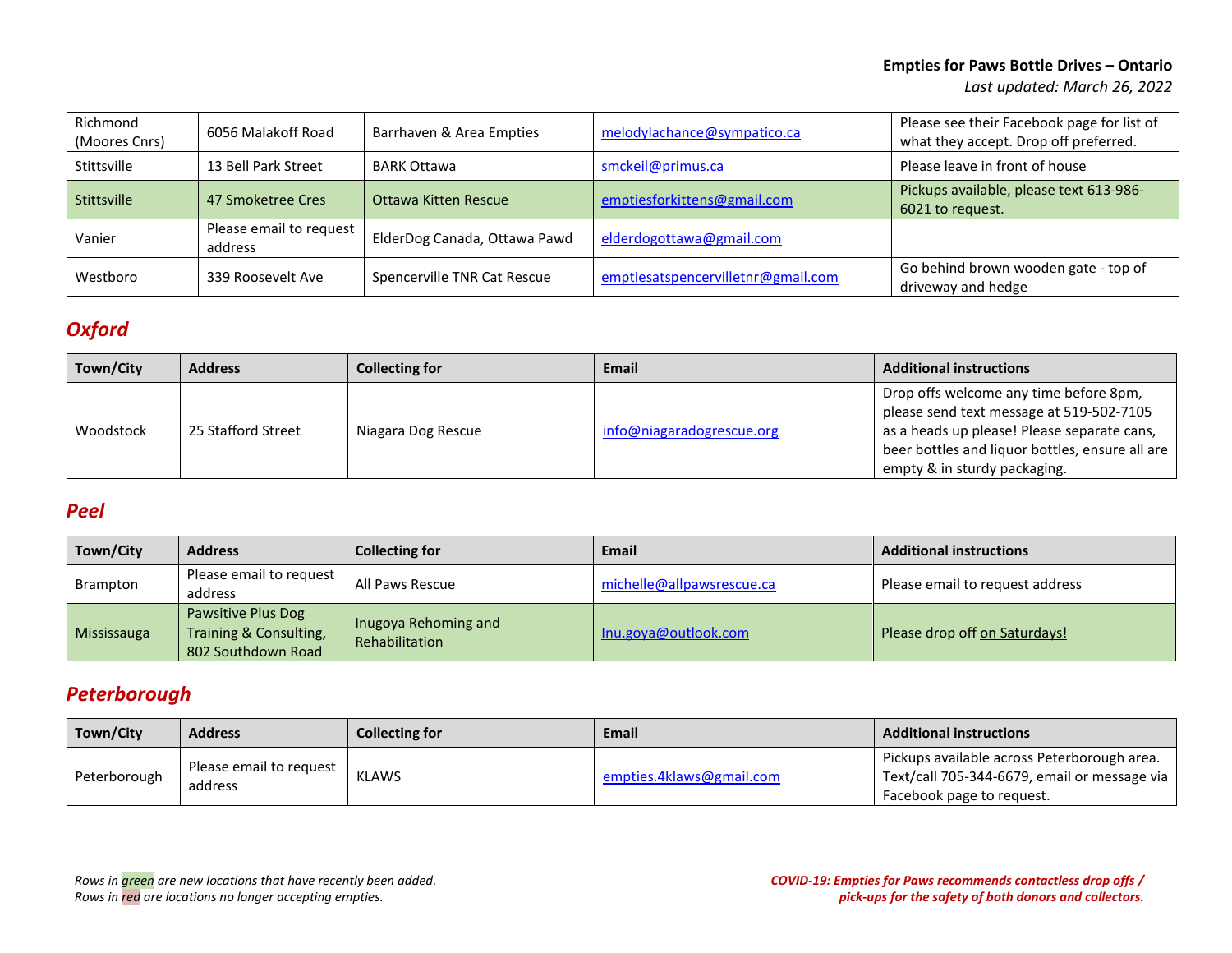## <span id="page-12-0"></span>*Prescott & Russell*

| Town/City     | <b>Address</b>                              | <b>Collecting for</b>   | <b>Email</b>                   | <b>Additional instructions</b>                                                          |
|---------------|---------------------------------------------|-------------------------|--------------------------------|-----------------------------------------------------------------------------------------|
| Casselman     | 40 Percy Street                             | J's Animal Rescue       | jsanimalrescueottawa@yahoo.ca  |                                                                                         |
| Casselman     | 776 St Jean Street                          | Freedom Dog Rescue      | freedomdogdonations@gmail.com  | Please drop off during day or early evening.<br>No notice required.                     |
| Embrun        | Please email to request<br>address          | Kozy Kritters           | kozykritters@outlook.com       |                                                                                         |
| Hawksbury     | 459 Regent Street                           | Operation Spay & Neuter | operationspay.neuter@gmail.com | No longer accepts pop / water cans, or<br>plastic pop bottles (Beer Store empties only) |
| Limoges       | 608 Limoges Road                            | Sit With Me             | empties@sitwithme.ca           |                                                                                         |
| Vankleek Hill | Vankleek Hill Country<br>Depot, 26 Home Ave | Operation Spay & Neuter | operationspay.neuter@gmail.com | No longer accepts pop / water cans, or<br>plastic pop bottles (Beer Store empties only) |

## <span id="page-12-1"></span>*Prince Edward*

| Town/City      | <b>Address</b>                     | <b>Collecting for</b>   | Email                             | <b>Additional instructions</b> |
|----------------|------------------------------------|-------------------------|-----------------------------------|--------------------------------|
| Carrying Place | 3 Monarch Rd                       | Benevolent Bully Rescue | rebekah@benevolentbullyrescue.com |                                |
| Picton         | Please email to request<br>address | Benevolent Bully Rescue | rebekah@benevolentbullyrescue.com |                                |
| Picton         | CIBC, 272 Main St West             | Quinte Humane Society   | qhs@quintehumanesociety.com       |                                |

## <span id="page-12-2"></span>*Renfrew*

| Town/City | <b>Address</b>                            | <b>Collecting for</b>                    | Email                          | <b>Additional instructions</b> |
|-----------|-------------------------------------------|------------------------------------------|--------------------------------|--------------------------------|
| Arnprior  | 490 Didiak Drive                          | <b>Arnprior Humane Society</b>           | arnpriorhumane@gmail.com       | Please leave in the shed       |
| Arnprior  | Please email to request<br>address        | <b>Furry Tales Cat Rescue</b>            | dianewinsor04@gmail.com        |                                |
| Beachburg | 1818 A Beachburg Rd                       | Whiskers and Alley Cats of<br>Whitewater | info@whiskersandalleycats.com  | Closes over winter             |
| Calabogie | Brown's Pub House,<br>4988 Calabogie Road | <b>Valley Animal Rescue</b>              | valleyanimalrescue@hotmail.com |                                |
| Cobden    | Laronde's General<br>Store, 41 Main St    | Whiskers and Alley Cats of<br>Whitewater | info@whiskersandalleycats.com  |                                |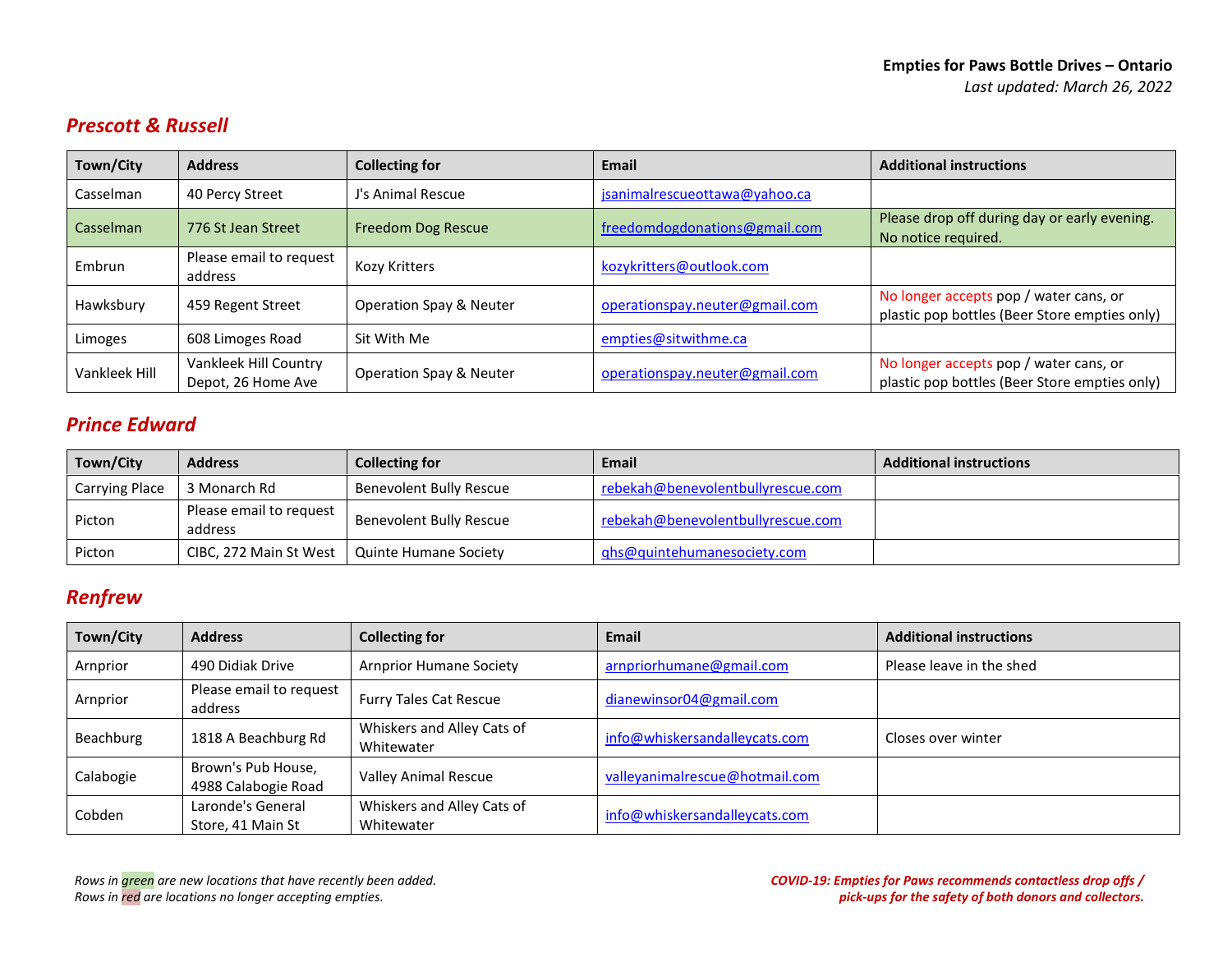#### **Empties for Paws Bottle Drives – Ontario**

| Deep River   | 57 Glendale                                            | Whiskers and Alley Cats of<br>Whitewater                   | info@whiskersandalleycats.com  |                                                                                                                 |
|--------------|--------------------------------------------------------|------------------------------------------------------------|--------------------------------|-----------------------------------------------------------------------------------------------------------------|
| Eganville    | 188 Letts Cemetery Rd                                  | Whiskers and Alley Cats of<br>Whitewater                   | info@whiskersandalleycats.com  |                                                                                                                 |
| Killaloe     | 2390 Mask Road                                         | <b>Boston Terrier Rescue Canada</b>                        | dapeplinskie@hotmail.com       |                                                                                                                 |
| Pembroke     | 401 Sweezey Court                                      | <b>Boston Terrier Rescue Canada</b>                        | tigerlilysmum.2@gmail.com      | Pick-ups available in the Pembroke/<br>Petawawa area. To make arrangements<br>email or text/call: 613-602-6236. |
| Pembroke     | 115 Woodcrest Drive                                    | <b>Ontario SPCA Renfrew County</b><br><b>Animal Centre</b> | renfrewcounty@ontariospca.ca   | Also collects small electronics, cell phones.<br>More info on their website.                                    |
| Pembroke     | Exit Ottawa Valley<br>Realty, 1219 Pembroke<br>St East | <b>Valley Animal Rescue</b>                                | valleyanimalrescue@hotmail.com |                                                                                                                 |
| Pembroke     | 1161 Forest Lea Road                                   | HawksNest Wildlife                                         | hawksnestrescue@gmail.com      | Accepts pop cans also. Please leave<br>donations at the large pine tree at beginning<br>of driveway.            |
| Pembroke     | 2379 Gorr Street                                       | <b>Freedom Dog Rescue</b>                                  | freedomdogdonations@gmail.com  | Please drop off during day or early evening.<br>No notice required.                                             |
| Petawawa     | 6 Michael Crescent                                     | Whiskers and Alley Cats of<br>Whitewater                   | info@whiskersandalleycats.com  |                                                                                                                 |
| Petawawa     | 5 Portage Road                                         | Whiskers and Alley Cats of<br>Whitewater                   | info@whiskersandalleycats.com  |                                                                                                                 |
| Pikwakanagan | Madashk 443 Kokomis<br>Inamo                           | Whiskers and Alley Cats of<br>Whitewater                   | info@whiskersandalleycats.com  |                                                                                                                 |
| Renfrew      | Mill Music, 28 Raglan St<br>North                      | <b>Valley Animal Rescue</b>                                | valleyanimalrescue@hotmail.com |                                                                                                                 |
| Renfrew      | White Lake Women's<br>Inst., 7 John Box St             | <b>Valley Animal Rescue</b>                                | valleyanimalrescue@hotmail.com | May to October only                                                                                             |
| Renfrew      | 1159 Greenlake Road                                    | Whiskers and Alley Cats of<br>Whitewater                   | info@whiskersandalleycats.com  |                                                                                                                 |

### <span id="page-13-0"></span>*Simcoe*

| Town/City | <b>Address</b>    | <b>Collecting for</b> | <b>Email</b>                 | <b>Additional instructions</b>  |
|-----------|-------------------|-----------------------|------------------------------|---------------------------------|
| Alcona    | 1954 Mill Street  | Street Cats Rescue    | streetcatsrescue@hotmail.com | Please leave in front of garage |
| Barrie    | 58 Letitia Street | Street Cats Rescue    | streetcatsrescue@hotmail.com | Please leave in front of garage |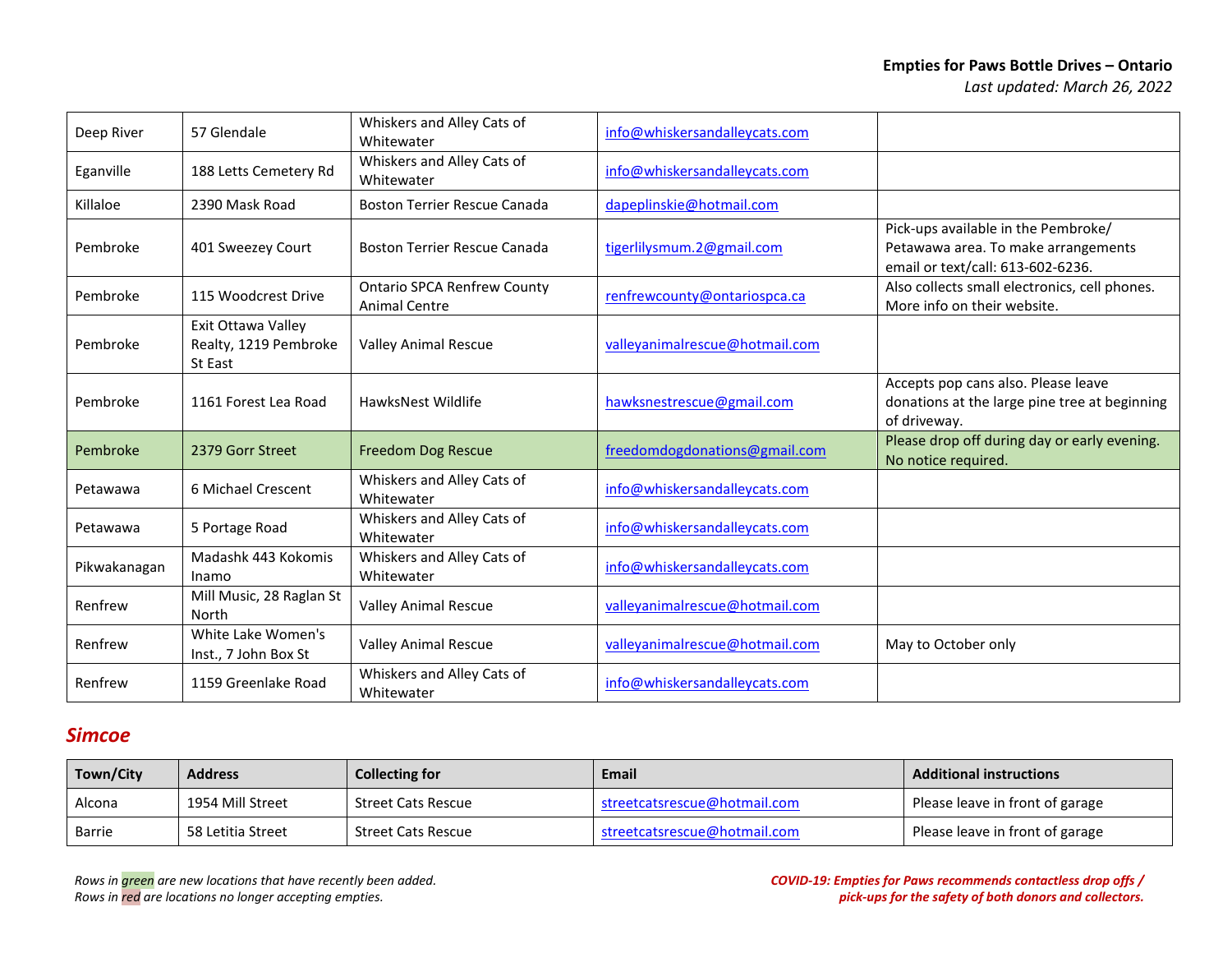| Barrie              | 105 Churchland Drive | <b>Street Cats Rescue</b>                                   | streetcatsrescue@hotmail.com          | Please leave in front of garage |
|---------------------|----------------------|-------------------------------------------------------------|---------------------------------------|---------------------------------|
| <b>Bradford</b>     | 25 Rutherford Road   | <b>Boston Terrier Rescue Canada</b>                         | empties@bostonterrierrescuecanada.com |                                 |
| Cumberland<br>Beach | 3371 Azcona Drive    | <b>Street Cats Rescue</b>                                   | streetcatsrescue@hotmail.com          | Please leave in front of garage |
| Orillia             | 112 Norweld Drive    | The Comfie Cat Shelter                                      | info@comfiecatshelter.com             | Blue bins behind shelter        |
| Oro-Medonte         | 24 Brambel Road      | <b>Street Cats Rescue</b>                                   | streetcatsrescue@hotmail.com          | Please leave in front of garage |
| Port Nicoll         | 15979 Hwy 12         | <b>Ontario SPCA Midland &amp; District</b><br>Animal Centre | midland@ontariospca.ca                |                                 |
| Stroud              | 215 Parkside Cres    | <b>Street Cats Rescue</b>                                   | streetcatsrescue@hotmail.com          | Please leave in front of garage |

### <span id="page-14-0"></span>*Stormont, Dundas & Glengarry*

| Town/City       | <b>Address</b>                                                  | <b>Collecting for</b>                                             | Email                              | <b>Additional instructions</b>                                               |
|-----------------|-----------------------------------------------------------------|-------------------------------------------------------------------|------------------------------------|------------------------------------------------------------------------------|
| Alexandria      | Please email to request<br>address                              | Paws 4 Thor's Cause                                               | susan.nicholson65@outlook.com      |                                                                              |
| <b>Brinston</b> | 10762 Hulbert Road                                              | Birch Haven Rescue1 &<br><b>Rehabilitation (BHRR)</b>             | contactbhrr@gmail.com              | Please leave empties by the front door. Do<br>NOT enter the gated side yard. |
| Chesterville    | Please email to request<br>address                              | <b>Furry Tales Cat Rescue</b>                                     | shannon.blondin@gmail.com          |                                                                              |
| Cornwall        | 550 Boundary Road                                               | Ontario SPCA Stormont, Dundas &<br><b>Glengarry Animal Centre</b> | sdg@ontariospca.ca                 |                                                                              |
| Cornwall        | Alpins Interiors -<br>Benjamin Moore, 257<br><b>Pitt Street</b> | Tiny But Mighty Kitten Rescue                                     | info@tinybutmightykittenrescue.org |                                                                              |
| Morrisburg      | Please email to request<br>address                              | <b>Kozy Kritters</b>                                              | kozykritters@outlook.com           | Please email to request address                                              |

## <span id="page-14-1"></span>*Sudbury*

| Town/City | <b>Address</b>      | <b>Collecting for</b>        | <b>Email</b>         | <b>Additional instructions</b>                                                                          |
|-----------|---------------------|------------------------------|----------------------|---------------------------------------------------------------------------------------------------------|
| Sudbury   | 15 Clairmont Street | Boston Terrier Rescue Canada | brig1948@outlook.com | Picks-ups available in the Greater Sudbury<br>area. Email or call 705-524-1246 to make<br>arrangements. |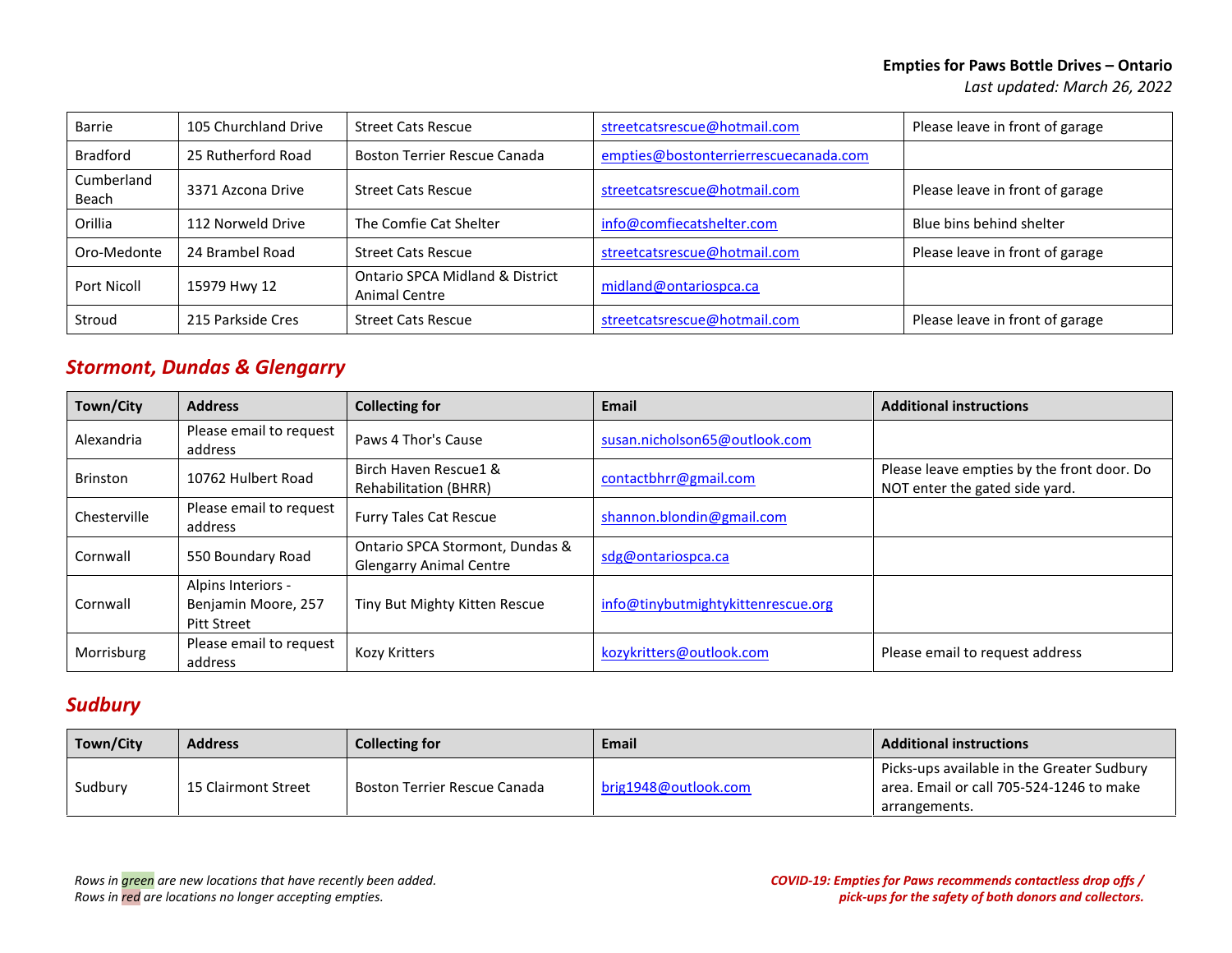## <span id="page-15-0"></span>*Thunder Bay*

| Town/City   | <b>Address</b>          | <b>Collecting for</b>             | Email | <b>Additional instructions</b> |
|-------------|-------------------------|-----------------------------------|-------|--------------------------------|
| Thunder Bay | 430 East Francis Street | Various animal rescues in Thunder |       | Message via Facebook           |
|             |                         | Bay                               |       | @emptiesforpawsthunderbay      |

### <span id="page-15-1"></span>*Toronto*

| Town/City               | <b>Address</b>                     | <b>Collecting for</b>               | Email                             | <b>Additional instructions</b>                                                                                                                                                                                              |
|-------------------------|------------------------------------|-------------------------------------|-----------------------------------|-----------------------------------------------------------------------------------------------------------------------------------------------------------------------------------------------------------------------------|
| Greater<br>Toronto Area | Please email to request<br>address | <b>Boston Terrier Rescue Canada</b> | liz@bostonterrierrescuecanada.com | Picks-ups available. Please email to make<br>arrangements.                                                                                                                                                                  |
| Scarborough             | Please email to request<br>address | Boston Terrier Rescue Canada        | clintonbrown7@yahoo.ca            | Pick-ups available between Downtown<br>Toronto and Scarborough. Please email to<br>make arrangements.                                                                                                                       |
| Toronto                 | Please email to request<br>address | ElderDog Canada, Toronto Pawd       | elderdogtoronto@gmail.com         |                                                                                                                                                                                                                             |
| Toronto                 | Please email to request<br>address | Various animal rescues              | stephaniecortez@hotmail.com       |                                                                                                                                                                                                                             |
| Toronto                 | Please email to request<br>address | Boston Terrier Rescue Canada        | clintonbrown7@yahoo.ca            | Pick-ups available between Downtown<br>Toronto and Scarborough. Please email to<br>make arrangements.                                                                                                                       |
| Toronto                 | 62 Herbert Avenue                  | Niagara Dog Rescue                  | info@niagaradogrescue.org         | Please text 416-999-6499 and let it be<br>known in advance when planning to drop<br>off. Please separate cans, beer bottles and<br>liquor bottles; Please ensure all cans and<br>bottles are empty and in sturdy packaging. |

### <span id="page-15-2"></span>*Waterloo*

| Town/City | <b>Address</b>                     | <b>Collecting for</b>                      | Email                              | <b>Additional instructions</b>                           |
|-----------|------------------------------------|--------------------------------------------|------------------------------------|----------------------------------------------------------|
| Cambridge | Please email to request<br>address | Pomeranian & Small Breeds Rescue<br>(PSBR) | psbr.bottledrive@gmail.com         | Please email to arrange drop off or pick up.             |
| Kitchener | 17 Howland Drive                   | <b>Boston Terrier Rescue Canada</b>        | kyla.btrc@gmail.com                |                                                          |
| Kitchener | Please email to request<br>address | Pomeranian & Small Breeds Rescue<br>(PSBR) | psbr.bottledrive@gmail.com         | Please email to arrange drop off or pick up.             |
| Waterloo  | 2 Margaret Ave Nth                 | <b>Boston Terrier Rescue Canada</b>        | tina@bostonterrierrescuecanada.com | Pick-ups available. Please email to make<br>arrangements |

*Rows in green are new locations that have recently been added. Rows in red are locations no longer accepting empties.*

*COVID-19: Empties for Paws recommends contactless drop offs / pick-ups for the safety of both donors and collectors.*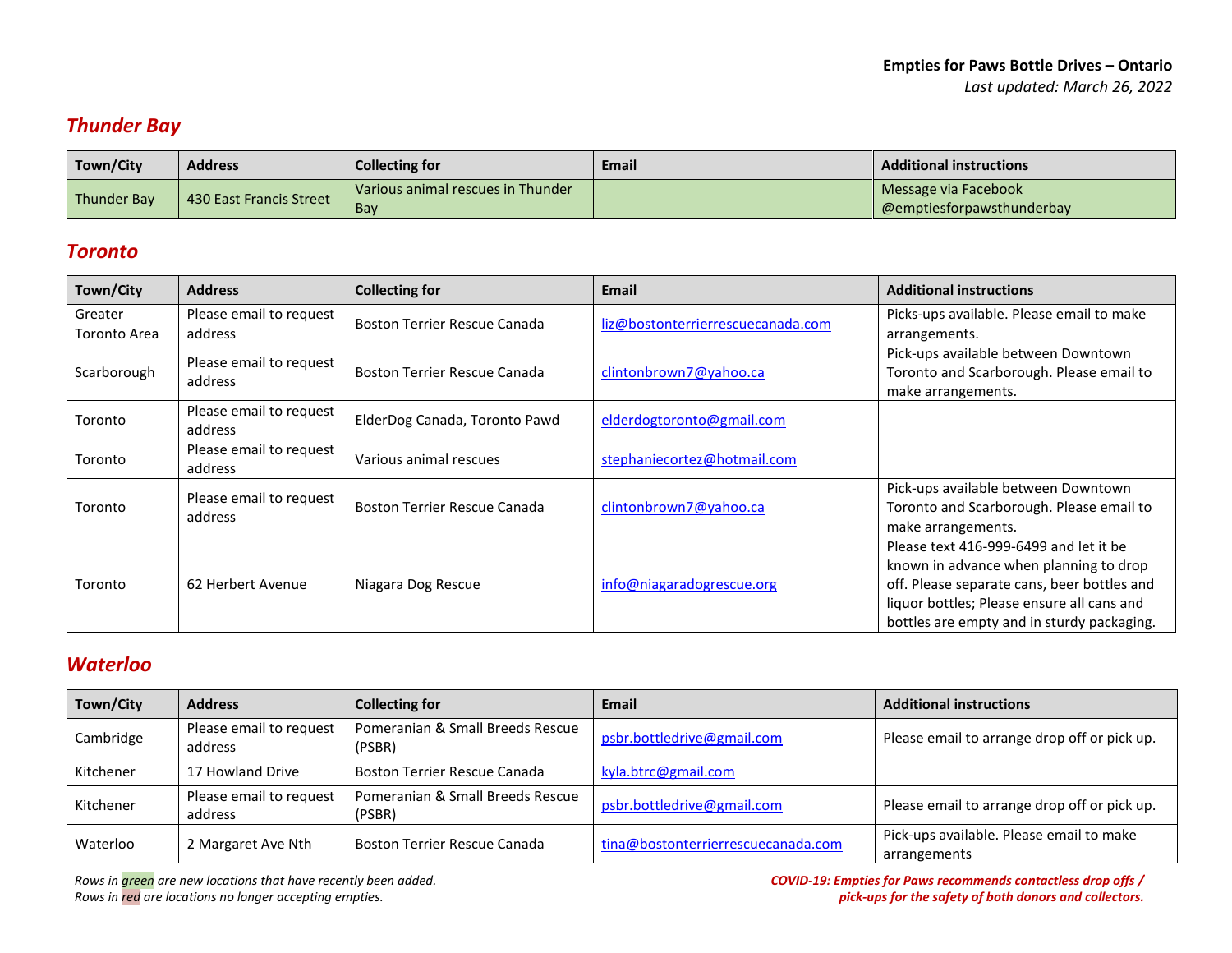| Waterloo | Please email to request<br>address | KW Pet Food Bank   | kwpetfb@gmail.com         |                                                                                                                                                                                     |
|----------|------------------------------------|--------------------|---------------------------|-------------------------------------------------------------------------------------------------------------------------------------------------------------------------------------|
| Waterloo | 596 Canewood Cres                  | Niagara Dog Rescue | info@niagaradogrescue.org | Please text 905-320-0481 before dropping<br>off. Please separate cans, beer bottles and<br>liquor bottles; Please ensure all cans and<br>bottles are empty and in sturdy packaging. |

# <span id="page-16-0"></span>*Wellington*

| Town/City | <b>Address</b>                     | <b>Collecting for</b>                         | Email                      | <b>Additional instructions</b>                                                                                                   |
|-----------|------------------------------------|-----------------------------------------------|----------------------------|----------------------------------------------------------------------------------------------------------------------------------|
| Erin      | 5383 Trafalgar Road                | <b>Upper Credit Humane Society</b>            | info@uppercredit.com       |                                                                                                                                  |
| Fergus    | 116 Farley Road                    | Inugoya Rehoming and<br><b>Rehabilitation</b> | Inu.goya@outlook.com       | House with German Shepherd statues on the<br>porch (note GPS will take you a bit too far).<br>Please leave empties on the porch. |
| Guelph    | 500 Wellington St W                | <b>Guelph Humane Society</b>                  | info@guelphhumane.ca       |                                                                                                                                  |
| Guelph    | Please email to request<br>address | Second Hope Circle                            | info@secondhopecircle.org  |                                                                                                                                  |
| Guelph    | Please email to request<br>address | Pomeranian & Small Breeds Rescue<br>(PSBR)    | psbr.bottledrive@gmail.com | Please email to arrange drop off or pick up.                                                                                     |

## <span id="page-16-1"></span>*York*

| Town/City       | <b>Address</b>                                        | <b>Collecting for</b>                                | Email                     | <b>Additional instructions</b>                                                                                                     |
|-----------------|-------------------------------------------------------|------------------------------------------------------|---------------------------|------------------------------------------------------------------------------------------------------------------------------------|
| Aurora          | 42 Stocks Lane                                        | Birch Haven Rescue &<br><b>Rehabilitation (BHRR)</b> | contactbhrr@gmail.com     |                                                                                                                                    |
| Aurora          | 312 Stone Road                                        | Georgina Feral Cat Committee                         | georginaferals@gmail.com  |                                                                                                                                    |
| Aurora          | 54 Buttonwood Trail                                   | Niagara Dog Rescue                                   | info@niagaradogrescue.org | Please separate cans, beer bottles and<br>liquor bottles; Please ensure all cans and<br>bottles are empty and in sturdy packaging. |
| Jackson's Point | 23 Louisa Street                                      | Georgina Feral Cat Committee                         | georginaferals@gmail.com  |                                                                                                                                    |
| Keswick         | 62 Silverstone Cres,<br>Simcoe Landing<br>Subdivision | Georgina Feral Cat Committee                         | georginaferals@gmail.com  |                                                                                                                                    |
| Keswick         | 175 Bowling Green<br>Road                             | <b>Heart Hounds Rescue Network</b>                   | info@hearthounds.ca       | Rear driveway backs onto Tennis Road<br>(green garage with white door). Please drop                                                |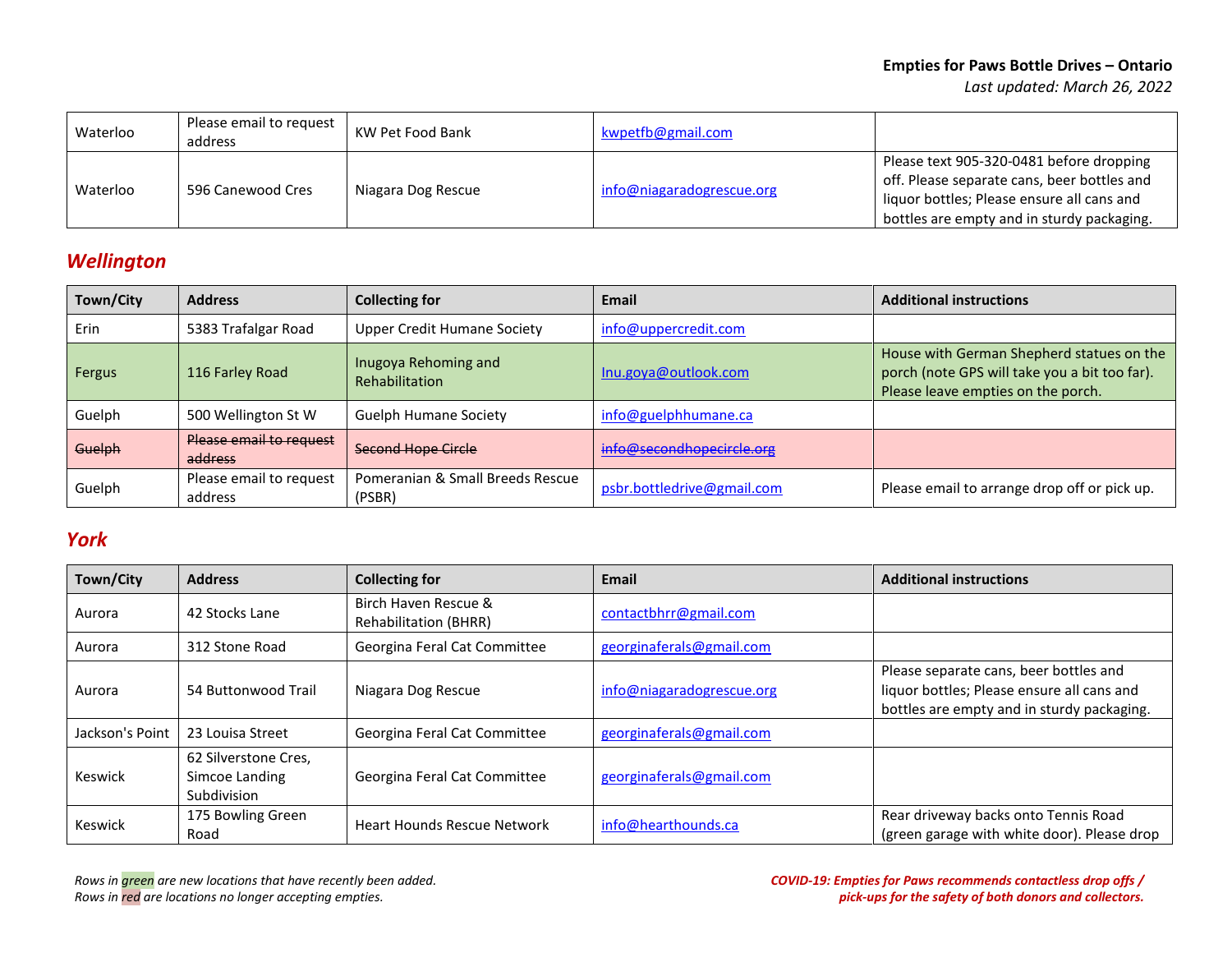|           |                     |                                                      |                          | empties in front of garage. Pickups available<br>Newmarket to Pefferlaw. |
|-----------|---------------------|------------------------------------------------------|--------------------------|--------------------------------------------------------------------------|
| Newmarket | 885 Surin Crt       | Birch Haven Rescue &<br><b>Rehabilitation (BHRR)</b> | contactbhrr@gmail.com    |                                                                          |
| Newmarket | 400 Botsford Street | Georgina Feral Cat Committee                         | georginaferals@gmail.com |                                                                          |
| Newmarket | n/a                 | <b>Heart Hounds Rescue Network</b>                   | info@hearthounds.ca      | Pickups available                                                        |
| Pefferlaw | 23 Pete's Lane      | Georgina Feral Cat Committee                         | georginaferals@gmail.com |                                                                          |
| Pefferlaw | n/a                 | <b>Heart Hounds Rescue Network</b>                   | info@hearthounds.ca      | Pickups available                                                        |

### **List of Bottle Drives with locations and websites**

- All Paws Rescue [\(http://allpawsrescue.weebly.com/\)](http://allpawsrescue.weebly.com/): Halton, Peel
- Arnprior Humane Society [\(http://www.arnpriorhumanesociety.ca/\)](http://www.arnpriorhumanesociety.ca/): Huron, Renfrew
- BARK Ottawa [\(http://www.bark-ottawa.com/\)](http://www.bark-ottawa.com/): Ottawa
- Barrhaven & Area Empties [\(https://www.facebook.com/barrhavenandareaempties\)](https://www.facebook.com/barrhavenandareaempties): Ottawa
- Beamsville 4Paw Rescue [\(http://www.beamsville4pawrescue.com/\)](http://www.beamsville4pawrescue.com/): Beamsville, Grimsby
- . Benevolent Bully Rescue [\(http://www.benevolentbullyrescue.com/\)](http://www.benevolentbullyrescue.com/): Brant, Durham, Hastings, Lennox & Addington, Northumberland, Prince Edward
- Birch Haven Rescue & Rehabilitation [\(https://www.birchhaven.org/\)](https://www.birchhaven.org/): Durham, Leeds & Grenville, Ottawa, Stormont Dundas & Glengarry, York
- Boston Terrier Rescue Canada [\(https://www.bostonterrierrescuecanada.com/\)](https://www.bostonterrierrescuecanada.com/): Dufferin, Durham, Essex, Halton, Niagara, Northumberland, Ottawa, Peel, Renfrew, Simcoe, Sudbury, Toronto, Waterloo
- Bullies in Need [\(http://www.bulliesinneed.ca/\)](http://www.bulliesinneed.ca/): Hamilton, Huron, Lambton, Middlesex
- Cat Rescue Network [\(http://www.catrescuenetwork.org/\)](http://www.catrescuenetwork.org/): Ottawa
- CHARM (Caring Homes for Abandoned & Rescued Molossers) [\(https://www.facebook.com/CharmRescue/about/\)](https://www.facebook.com/CharmRescue/about/): Hamilton
- Comfie Cat Rescue [\(www.comfiecatshelter.ca\)](http://www.comfiecatshelter.ca/): Simcoe
- Community Alley Trappers [\(https://www.facebook.com/communityalleytrappers/\)](https://www.facebook.com/communityalleytrappers/): Ottawa
- Country Cat Sanctuary [\(https://countrycatrescue.ca/\)](https://countrycatrescue.ca/): Leeds & Grenville, Ottawa
- Eastern Canada Bulldog Rescue [\(https://ecfbrescue.com/\)](https://ecfbrescue.com/): Ottawa
- ElderDog Canada Ottawa Pawd [\(http://www.elderdog.ca/\)](http://www.elderdog.ca/): Ottawa

*Rows in green are new locations that have recently been added. Rows in red are locations no longer accepting empties.*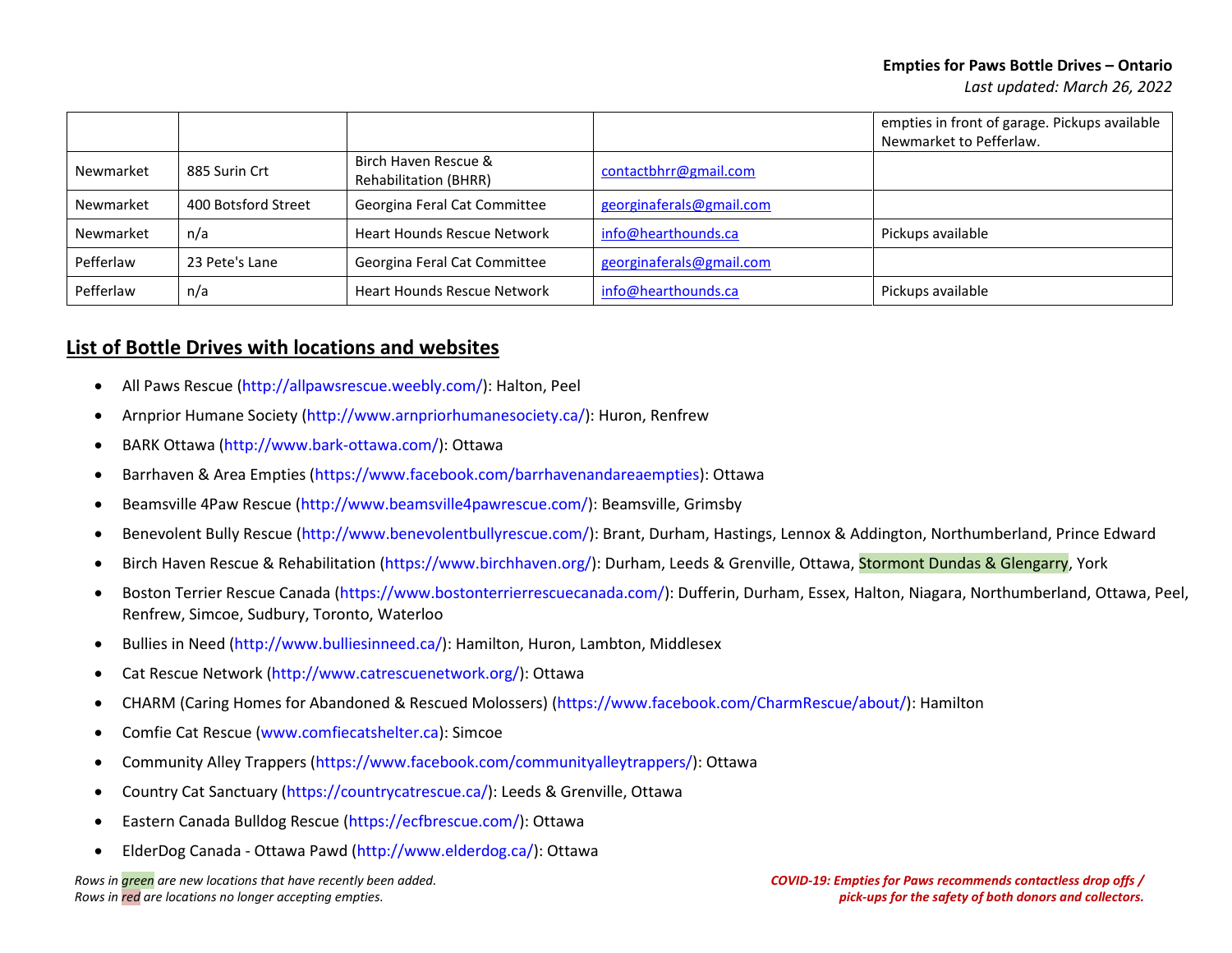- ElderDog Canada Toronto Pawd [\(http://www.elderdog.ca/\)](http://www.elderdog.ca/): Toronto
- Fixed Fur Life [\(https://www.fixedfurlife.com/\)](https://www.fixedfurlife.com/): Hastings
- Freedom Dog Rescue [\(https://freedomdogrescue.ca/home\)](https://freedomdogrescue.ca/home): Clarence-Rockland, Ottawa, Prescott and Russell, Renfrew
- Furry Tales Cat Rescue [\(https://www.furry-tales.ca/\)](https://www.furry-tales.ca/): Lanark, Renfrew, Stormont Dundas & Glengarry
- Gananoque & District Humane Society [\(https://www.ganhumanesociety.ca/\)](https://www.ganhumanesociety.ca/): Leeds & Grenville
- Georgina Feral Cat Committee [\(https://georginaferals.ca/\)](https://georginaferals.ca/): York
- Guelph Humane Society [\(https://guelphhumane.ca/\)](https://guelphhumane.ca/): Wellington
- Hamster Haven Rescue [\(https://www.facebook.com/HamsterHavenRescueOttawa\)](https://www.facebook.com/HamsterHavenRescueOttawa): Ottawa
- Heart Hounds Rescue Network [\(https://www.facebook.com/hearthoundsrescuenetwork/\)](https://www.facebook.com/hearthoundsrescuenetwork/): York
- Heidi's Kitty Haven [\(https://heidiskittyhaven.ca/\)](https://heidiskittyhaven.ca/): Leeds & Grenville
- Help Papineau Homeless Cats [\(https://www.facebook.com/papineaurescuegroup/\)](https://www.facebook.com/papineaurescuegroup/): Ottawa
- Holly's Haven Wildlife Rescue [\(https://lynne454.wixsite.com/ccwr\)](https://lynne454.wixsite.com/ccwr): Ottawa
- Inugoya Rehoming and Rehabilitation [\(https://facebook.com/InugoyaRehomingandRehabilitation\)](https://facebook.com/InugoyaRehomingandRehabilitation): Peel, Wellington
- J's Animal Rescue [\(https://www.facebook.com/J.sAnimalRescue/\)](https://www.facebook.com/J.sAnimalRescue/): Ottawa, Prescott & Russell
- KLAWS (Kawartha Lakes Animal Wellness Society, [https://www.facebook.com/4klaws\)](https://www.facebook.com/4klaws): Kawartha Lakes, Peterborough
- KW Pet Food Bank [\(https://www.facebook.com/KWPetfood/\)](https://www.facebook.com/KWPetfood/): Waterloo
- Kozy Kritters [\(https://www.facebook.com/kozykrittersrescue/\)](https://www.facebook.com/kozykrittersrescue/): Prescott & Russell, Stormont Dundas & Glengarry
- Lanark Animal Welfare Society [\(https://www.lanarkanimals.ca/\)](https://www.lanarkanimals.ca/): Lanark
- Lost and Found Birds of Ontario [\(http://www.lostandfoundbirds.ca/\)](http://www.lostandfoundbirds.ca/): Middlesex
- Marshall's Dog Rescue [\(https://marshallsdogrescue.com/\):](https://marshallsdogrescue.com/)) Lanark, Leeds & Grenville
- More Than a Feline Cat Rescue [\(https://www.facebook.com/MorethanaFeline/\)](https://www.facebook.com/MorethanaFeline/): Ottawa
- Napanee Community Kitten Rescue [\(https://napaneecommunitykittenrescue.ca/\)](https://napaneecommunitykittenrescue.ca/): Lennox & Addington
- Niagara Dog Rescue [\(https://niagaradogrescue.com/\)](https://niagaradogrescue.com/): Hamilton, Middlesex, Niagara, Oxford, Toronto, Waterloo, York
- Northumberland Humane Society [\(https://northumberlandhs.com/\)](https://northumberlandhs.com/): Northumberland
- NOTL Cats [\(https://www.facebook.com/notlcats/\)](https://www.facebook.com/notlcats/): Niagara